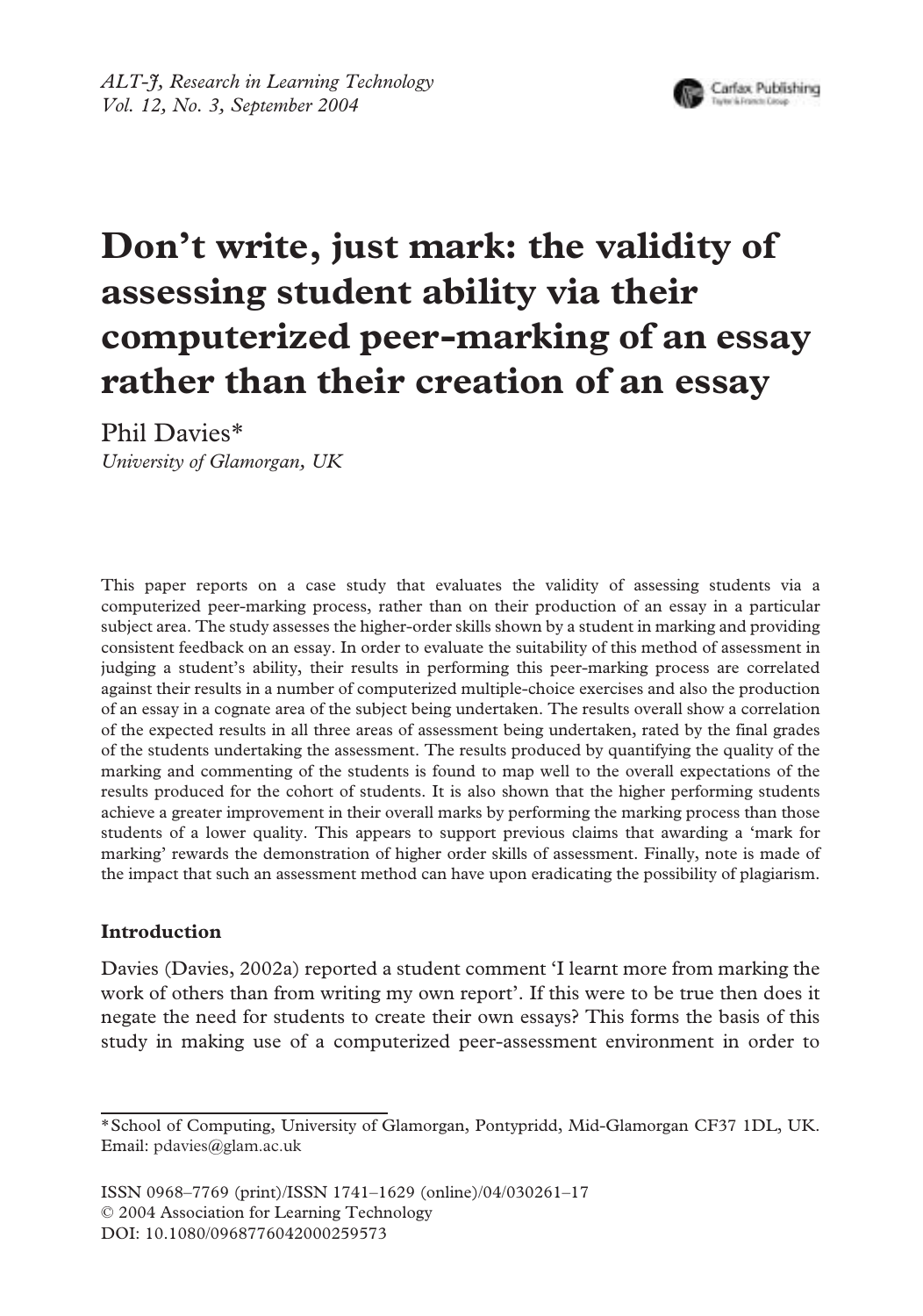assess a students' knowledge in a particular subject area, rather than making them write an essay in this area.

The benefits of peer-assessment are well documented with respect to student and staff benefits (Falchikov, 1995b; Boud *et al*., 1999). Part of the negativity that surrounds peer-assessment is the need for 'proof' that the end mark produced by the peers is equitable with respect to the mark that would have been provided by a tutor if they had performed the marking process (Falchikov & Goldfinch, 2000). Numerous studies have reported back favorable results with regard to the equity of student and tutor marking (Stefani, 1994). The majority of the research previously carried out in the area of peer-assessment has tended to concentrate on the marking aspect of the process. This generation of marks is only part of an assessment process with feedback being of utmost importance (Collis *et al*., 2001). Some previous studies have attempted to concentrate on the comments provided by the peers rather than merely just the marks (Falchikov, 1995a). Assessing whether the quantification of the quality of peer-comments can also be used as a method for assessing the quality of an essay is a relatively new area of research (Davies, 2003a).

In recent years computerized systems have been introduced in order to provide managed environments to support the use of peer-assessment systems (Davies, 2000; Bhalero & Ward, 2001; Bostock, 2001; Lin *et al*., 2001; Parsons, 2003) aimed at assessing the quality of essays and reports. Systems are now also being created that are attempting to utilize the inherent benefits of peer-assessment in other areas such as computer programming (Sitthiworachart & Joy, 2003; Lewis & Davies, 2004).

The higher-order skill of evaluation (Bloom, 1956) is an area that would be expected to be assessed and used to identify the 'better' students. The method of peer-assessment detailed in this paper attempts to address this issue, and facilitate a method whereby these 'better' students will be able to demonstrate these skills and score higher. Lin *et al*. (2001) noted that 'high executive students contributed substantially better feedback than the low executive thinkers'. It will be interesting to ascertain whether this maps to their ability in the marking of the work.

Robinson (2002) suggests that as much as a third of the feedback provided by students was 'inadequate'. Therefore students producing such feedback will receive fewer marks than those students who show consistency within both their marking and commenting. Rada and Hu (2002) suggest that students should receive credit for doing good comments. This was also taken account of in the study reported here.

Essays are considered as a means of assessing the subjective skills of a student. However, lecturer marking can be highly subjective, 'Essays are demonstrably the form of assessment where the dangers of subjective marking are greatest' (Race, 1995). If the attribution of marks for peer-marking as presented in this study is to be of any value, then the student's overall subjectivity should be removed (high and low marking and commenting), and their ability in showing consistency of evaluative skills should be what is rewarded.

Due to the experimental nature of this exercise, other assessments were included within the overall summative assessment process, namely objective tests (a series of MCQ tests including confidence testing) (Davies, 2002b) and also the creation and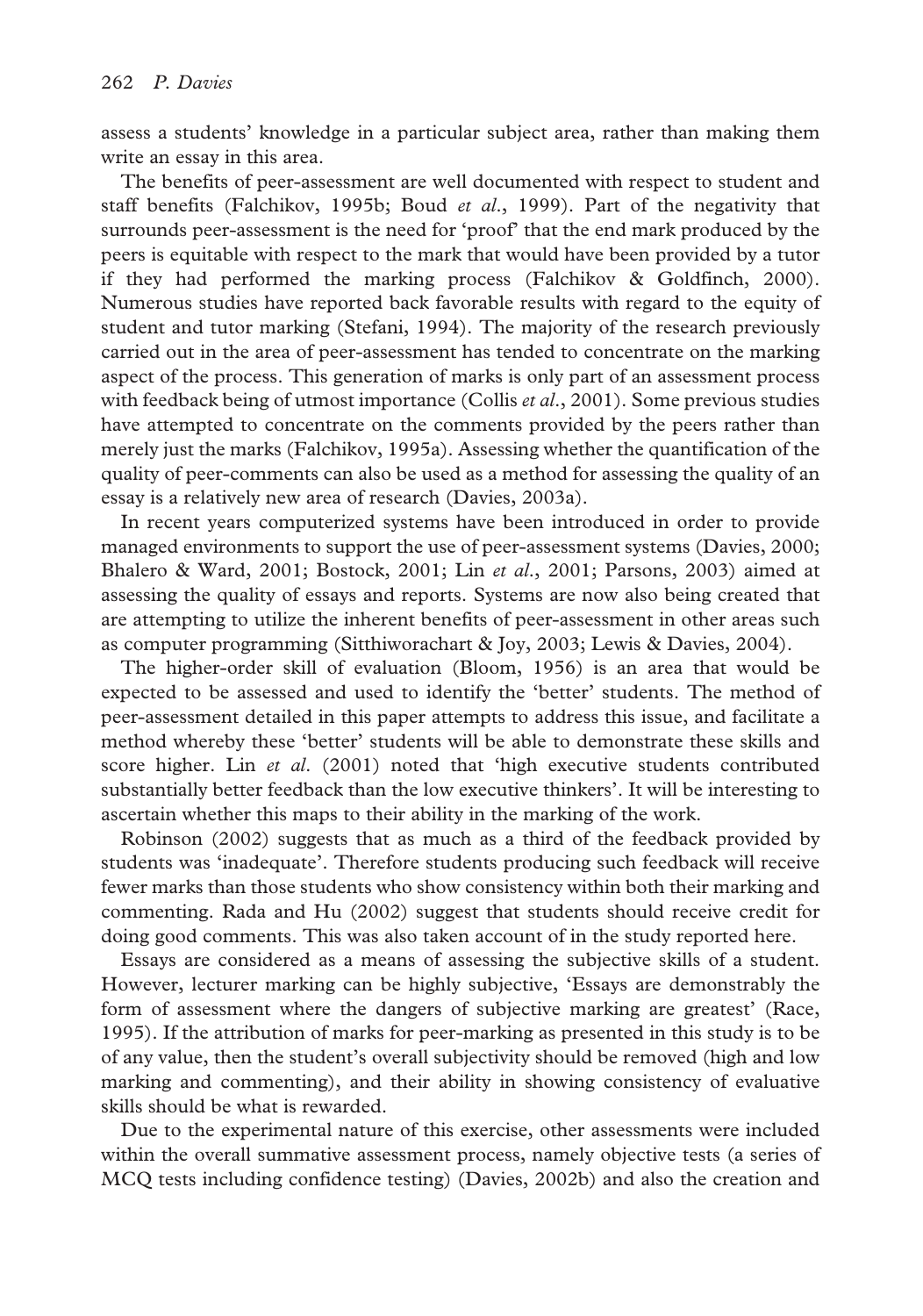submission of an essay of their choice (accompanied by a presentation) within the subject area of the module (Networks and Internet Architectures). This ensured that the assessment of the learning outcomes of the module was fully covered. It was decided that in order to attain full student engagement within all aspects of the assessment process, there would be an equal contribution of marks from each of the assessment methods that contribute to the final summative grade.

# **Background**

One of the aims of this work was to replace essay writing with peer assessment. The students were directed to research a particular area of study within a module, and then used this to evaluate the work of a previous student. Part of the study was to investigate how a mark for the demonstration of evaluative skills can be mapped to an actual standard marking scale?

The study was undertaken during the Autumn Term 2003, within the School of Computing at the University of Glamorgan. The assessment was aimed at a cohort of 34 students studying on the Post Higher National Diploma (HND) course of study. This course is designed for students who have previously attained a HND and are using this Post HND course as a bridging year to increase their credits to a level whereby they are able to enter into the final year of studies on the Bachelor of Science Honours course (BSc Hons). The students undertaking the module Networks and Internet Architectures (NIA) were from a broad range of previous named HND awards varying from Network Administration, Computer Studies to Information Systems and Business.

At the start of the module students were presented with a series of questions on computer networking. From this, the area of N-tier architectures was highlighted as one which they had not covered. This area is traditionally covered within the final year module in Distributed Systems and Enterprise Networks (DSandEN). In the academic year 2002–2003, an essay had been set to the final year group in this area of N-tier Architectures. From this, 39 essays were available, each on average had been marked by their peers six times and a compensated peer-mark having been previously derived. Rada et al note (Rada *et al*., 2002) that 'Students (as well as teachers) may manifest bias, and a student may unfairly evaluate another student's work'. By having a number of markings this bias is removed. Also the compensation processes employed minimizes this aspect of the peer-generated grades.

The NIA students were provided with web references on the basics of N-tier Architectures. They were also provided with the same assessment pro-forma that had been given to the DSandEN students. To ensure that they perform the peer-marking process as closely to the DSandEN students, they were able to use the CAP Menu driven marking tool (Figure 1). The DSandEN students had also made use of the anonymous communications facilities of the CAP system (Davies, 2003), however as these students had already graduated the previous year, this facility was not available to the NIA students.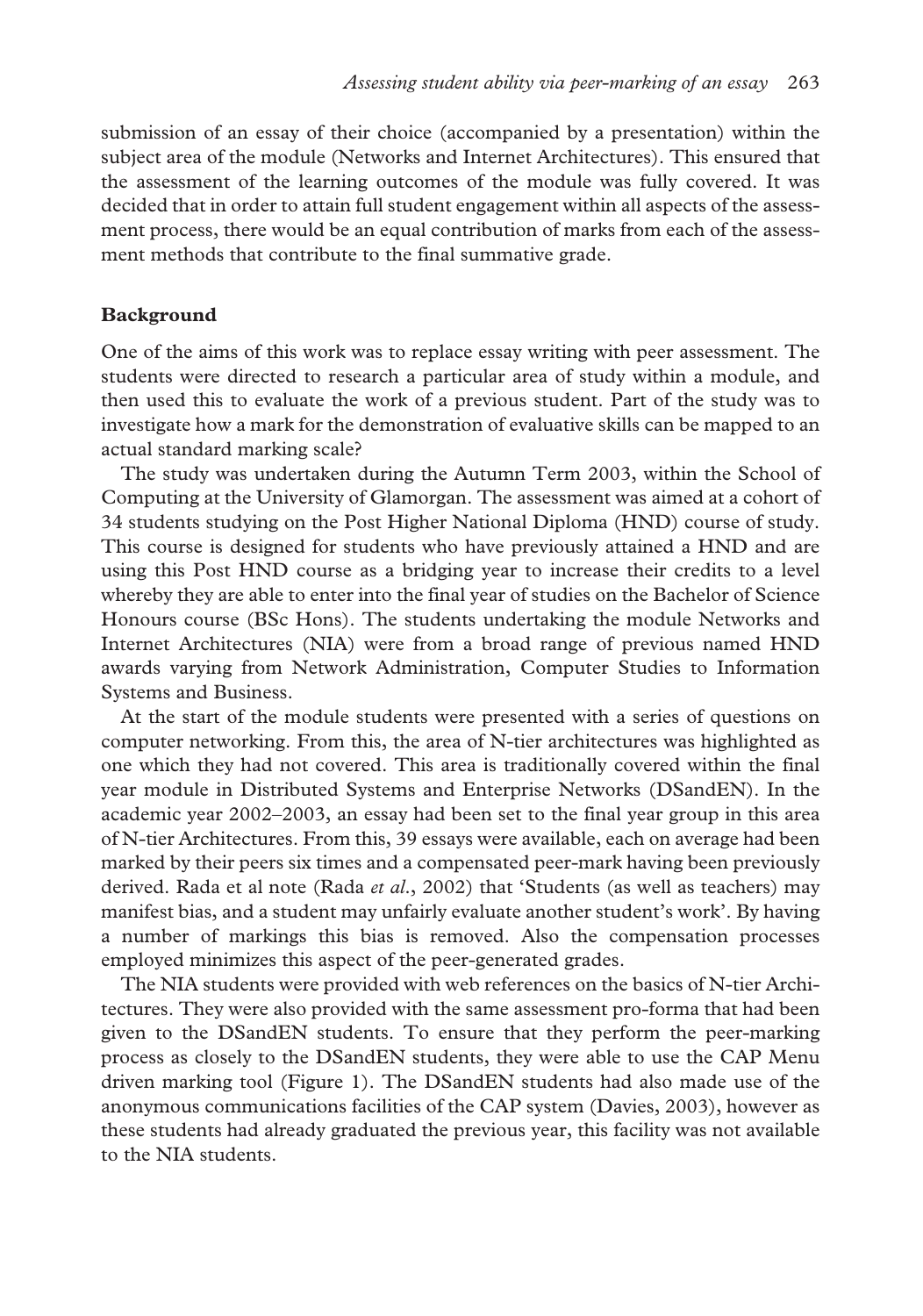| <b>Service Address</b>                          | <b>Right</b> 4<br><b>Reported</b> A           | Configurate are with input<br>(unling in any pattered continents)<br>trans point personal constrainers.<br>of Contractors and the | uil Davies                                                                                                                                                                                                                                                                           |   |
|-------------------------------------------------|-----------------------------------------------|-----------------------------------------------------------------------------------------------------------------------------------|--------------------------------------------------------------------------------------------------------------------------------------------------------------------------------------------------------------------------------------------------------------------------------------|---|
| <b><i>USA Address</i></b>                       |                                               | Westpated Junctionships Application<br>Heraunal santasie gut niceal from well<br>I them up as with residential                    | bent of n-tier computing within the                                                                                                                                                                                                                                                  |   |
| 1944/47-782                                     |                                               | <b>Introduction and Deflutions</b>                                                                                                |                                                                                                                                                                                                                                                                                      |   |
|                                                 |                                               | profitation prices tone show the strike.<br>ho to be appled to the PC. This content is harmonic the 2 dee commo-                  | With the submit of Constitutes Networks (LAWA) compilers to not allow to comparative, and only<br>The control of the classic parties. These conveniences and the and that have never allowed<br>Danker sever, as for same eigene, afte dass sitt to de seve as de aptionischedigen i |   |
| <b>EXAMPLES, CANCER</b><br><b>NUMBER PERMIT</b> | <b><i>HALLAST</i></b><br>121003<br>REMINISTER | sites had the took well as the seven ware related a particle.                                                                     | This 2 does a street has form propriet for the last ten years of tot on the quality of hands used on PC's.<br>what Tour Tour Tour is the research in debt on a resolution and the contract of the                                                                                    |   |
| MARKS ALLOCATED                                 |                                               |                                                                                                                                   | The 3-dee names had a senior of developing mainling the face that the data processing society on the                                                                                                                                                                                 |   |
| of Nissan is Entertain of<br><b>London</b>      | 730                                           |                                                                                                                                   | and as since you do not done to be the series of the year of the year above to the series                                                                                                                                                                                            |   |
| but it would at Exposit Count                   | 120                                           |                                                                                                                                   | As monthle 3 are some to a don new a department of N aim such shorts sever to as<br>galiation art or shield modifier deceded at a 7-for states. The 7-f assumption can be any                                                                                                        |   |
| Foundation incorporation accommodated           | 729                                           | brailed fax book to a trad market and delays in                                                                                   | prestige, not a AGE-staff master. It should be poted that all there are notable for the firms one machine.                                                                                                                                                                           |   |
| announce Boondardsons and                       | (50)                                          |                                                                                                                                   | The climation is an 10 day or dead in your similar to a 3 day or dear except that the business legislate.<br>$-$<br>And a financial stress of their                                                                                                                                  |   |
|                                                 | 1700                                          |                                                                                                                                   |                                                                                                                                                                                                                                                                                      | o |
|                                                 |                                               |                                                                                                                                   |                                                                                                                                                                                                                                                                                      |   |

Figure 1. CAP marking via pull-down menu

# **Methodology**

The essays to be marked were from the last year's final year. The compensated peergenerated marks for each of these essays had already been recorded. The marking of these essays had been undertaken making use of the pull-down menu driven CAP system (Figure 1).

Lin *et al.* (2001) note that 'some students complain that holistic peer feedback was often too vague or useless'. By using this menu-driven system for marking, greater specificity can be generated within the marking process. Also students make use of the menu system as a scaffold for their own commenting (Davies, 2003a). Assessment via this tool provides both the ability to mark and comment upon an essay. In this way two quantified values can be generated and compared, i.e. the peer-mark and the feedback-index. Analyses of previous student commenting indicates that while doing the marking, students include free-text comments as well as using the menu driven marking system, therefore the feedback-index used included these comments as well as those generated by the menu system. Use was made of the 'Mark-Up' tool (Figure 2) in order to create feedback-indexes for each essay marking.

The NIA students as part of their requirements within this assessment were asked to mark six essays each. The average feedback-index was created for each essay previously marked by the DSandEN students for comparative purposes (Figure 3).

A compensation process was included to take into account of both high and low commenting/marking, as there is not necessarily a direct correlation between the mark produced and the comments. On one occasion a mark of 90% was allocated by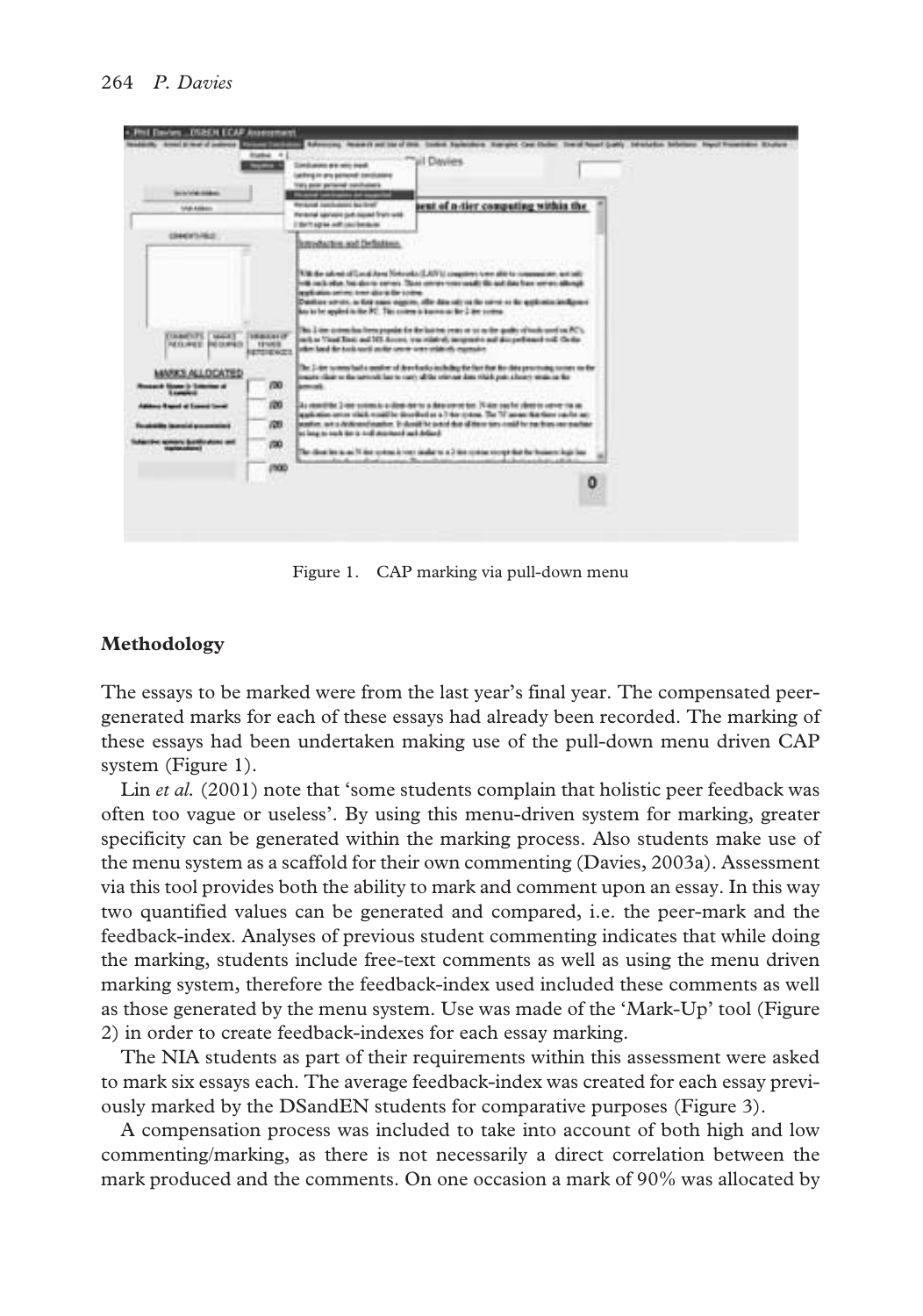| <b>BURNING AT 1</b>               | 电炉                                    | SECTION.                                | <b>MILABARING</b>                                                     | 10000                                       | 9730145                                               | will                                       | <b><i><u>ROOM</u></i></b>                                 | 加田川                                 | moment                                                | The tayout of this document as a whole<br>Transports resolutedly, and its presidents                                                         |
|-----------------------------------|---------------------------------------|-----------------------------------------|-----------------------------------------------------------------------|---------------------------------------------|-------------------------------------------------------|--------------------------------------------|-----------------------------------------------------------|-------------------------------------|-------------------------------------------------------|----------------------------------------------------------------------------------------------------------------------------------------------|
| <b>SEARCH</b>                     | <b>Great of Labor</b><br><b>Wall</b>  | Government Art<br><b>SILINE</b>         | <b>keep parts</b><br>and states                                       | <b>Good cap</b><br><b>Britannia</b> State   | <b>South August Ment</b>                              | <b>September</b>                           | <b>SMILE</b>                                              | <b>Street Hermann</b>               | <b>High relationship</b>                              | generately business and by the develop . This<br>Introduction/clarks/form section is poor - this is                                          |
| <b>Super</b>                      |                                       | '岩面                                     | <b>CONTRACTOR</b><br><b>Bookley</b>                                   | <b>CONTRACTOR</b><br><b>HEARTH</b>          | <b>Auction</b>                                        | cannot be died.                            | 200706<br><b>Simplest</b>                                 | <b>Scannibal</b><br>people and<br>- | <b>Gallery</b><br><b>BY OF HIGH</b><br><b>Single-</b> | thus to a bask of reasty chard cancer tots and<br><b>Installate delivings of</b><br>Insertional chain three "IFETY and statement of          |
| <b>Find Accounts</b>              |                                       | <b>Environment</b><br><b>COMMERCIAL</b> | $24 -$                                                                | <b>Excess counts</b><br><b>SALE PACKING</b> | <b>Sabianized</b><br>面面<br>--                         | <b>Carrietta</b>                           | <b>Electric political</b>                                 |                                     | <b>Tallet</b>                                         | or taking about it has, fires als: The<br>prices in hardway is shown well building<br>ligants and listed: the screene sacron to also         |
| the country cod<br><b>JENNING</b> |                                       | "USD"                                   | 墨                                                                     |                                             | the statements are<br><b>Distance</b>                 | <b>Hormond</b><br><b>Hotel Co</b>          | <b><i><u>Stand occupation</u></i></b><br><b>VARY STAR</b> |                                     |                                                       | by too brief. The references and pointly<br>Bridault to this dicesumant, but most show scimal                                                |
| <b>STEEP</b>                      |                                       | W.                                      |                                                                       |                                             | <b>FIRST AVE ALL</b><br><b>Anti-Holling Kint</b><br>- |                                            | <b>Internet</b>                                           |                                     |                                                       | <b>Anderstevilleg, Personal exnolutions are</b><br>the best part of this discontent though. It is<br>Fued to ginan where this research came. |
|                                   |                                       | <b>THE</b>                              |                                                                       |                                             | $\sim$                                                |                                            |                                                           |                                     |                                                       | <b>Brazil</b>                                                                                                                                |
|                                   |                                       | <b>TOO</b>                              |                                                                       |                                             |                                                       |                                            |                                                           |                                     |                                                       |                                                                                                                                              |
|                                   |                                       | <b>SCOTT CAR</b><br>-                   |                                                                       |                                             |                                                       |                                            |                                                           |                                     |                                                       |                                                                                                                                              |
| <b>TRUSH FERRY</b>                | to move                               | -------<br>on the                       | <b>The America</b>                                                    | <b>THE AMERICANS</b><br><b>STATE</b>        | <b>Business cannot</b>                                |                                            | <b>Steel Lide model</b>                                   |                                     | the page plant.                                       |                                                                                                                                              |
| <b>Toy PRINT</b>                  | <b>CARD BY HORN</b><br><b>Table 1</b> | 罩                                       | <b>Witness</b>                                                        | <b>THEFT</b>                                | <b><i><u>International</u></i></b>                    | <b>Microsoft Ave.</b><br><b>CONTRACTOR</b> | <b>STATISTICS</b>                                         |                                     | Restaurance:   For get series                         |                                                                                                                                              |
| <b>MARKET</b>                     | <b>ATLANT</b>                         | <b>PERSON</b>                           | <b><i><u>START CONTRACTORY COMPANY</u></i></b><br><b>MUSE FOL KIR</b> | 18번호도 연기자                                   | <b>Industrial</b><br><b>Denver Anna</b>               | <b>AUSTER</b>                              | personal color                                            | TOMOTOR'S                           | <b>Inventor</b> List<br><b>SHOW:</b>                  |                                                                                                                                              |
| <b>INFORMER BY BY</b>             | <b>PERSONAL</b>                       | ÷                                       | 西                                                                     | <b>WHEN BELL WAY</b><br><b>Service</b>      | THE EXPERIMENT<br>ш                                   | <b>Car I Barbara</b>                       | 高な物                                                       | part experts                        | <b>THEY SECRETERS</b>                                 |                                                                                                                                              |
|                                   | <b>SANCE</b>                          | $-200$                                  |                                                                       |                                             | free-monthly free-painting of                         | <b>TEXTING</b>                             | No agreement?                                             | 220724                              | <b>Detroited</b>                                      |                                                                                                                                              |
|                                   |                                       | Janesro.                                |                                                                       | TUDETER                                     | Jamm.                                                 |                                            |                                                           |                                     | <b>STATISTICS</b>                                     | <b>LET BOY GARDEN</b>                                                                                                                        |
|                                   |                                       | <b>SHOW</b>                             |                                                                       | (not in generated)<br><b>ALCOHOL</b>        | <b><i>SHEETER</i></b>                                 |                                            |                                                           |                                     | <b>STATE OF</b>                                       |                                                                                                                                              |
|                                   |                                       |                                         |                                                                       |                                             | <b>Monday or got \$</b>                               |                                            |                                                           |                                     | --                                                    | <b>WITCHING THE TOWART STOLEN.</b>                                                                                                           |

Figure 2. Mark-up tool for quantifying comments

a student, who then went on to heavily criticize almost every aspect of the report (Davies, 2000).

In order to assess the validity of using these feedback indexes, a comparison between the average peer-marks and feedback indexes was performed for these

| <b>FILE NAME</b><br>تسد               | <b>GETHERWING</b><br><b>THITAKEE</b> |                  | Frebridge Americal Philosoph Before Chairman Christer |              | <b>Bondard R</b><br><b>Joseph Lee</b>                       | Civickia             |          |                               |       | and Line<br>of work |                | Eightrat       |            | Engineering<br>Cane:<br><b>TEURES</b>                                                                                                  |         | <b>E</b> Chevrolet<br>Reput<br><b>Hiladelph</b> |         | <b>Lidmond</b><br>I sold else |                | <b>Francott</b>   | <b>FRAMERS IN COLUMN</b> |
|---------------------------------------|--------------------------------------|------------------|-------------------------------------------------------|--------------|-------------------------------------------------------------|----------------------|----------|-------------------------------|-------|---------------------|----------------|----------------|------------|----------------------------------------------------------------------------------------------------------------------------------------|---------|-------------------------------------------------|---------|-------------------------------|----------------|-------------------|--------------------------|
| <b>Markets Shakest</b>                | <b>HARA GACK</b>                     |                  |                                                       |              |                                                             |                      |          |                               |       |                     |                |                |            |                                                                                                                                        |         |                                                 |         |                               |                | <b>Distantant</b> | TOTALS                   |
| 8505,5315                             | 58                                   |                  | $n - n$                                               | 11           |                                                             | <b>H. H.</b>         |          | $-$                           |       | $m \rightarrow n$   |                | 1 <sup>1</sup> | $1 - 1$    |                                                                                                                                        |         | $+ -$                                           |         | $11 - 11$                     |                | $8 - 8$           | $-8$                     |
| 00044358                              | n                                    |                  | $1 - 1$                                               |              | <b>B</b> 1 8                                                | 1                    |          | $1 - 1$                       |       | 8.18                |                | $-1$           |            | $-1$                                                                                                                                   |         | 8.18                                            |         | 87.8                          |                | $1 - 10$          | ٠                        |
| <b>BROTHLAS</b>                       | m<br>44                              |                  | $4 - 3$                                               |              | . .                                                         | $1 - 1$              |          | 46.12                         |       | $46 - 1$            |                | $4 - 1$        |            | 1                                                                                                                                      |         | $4 - 1$                                         | $8 - 8$ |                               |                | (11)              | œ                        |
| 98041108                              | 互                                    |                  | $A = 0$                                               | 4. 4.        |                                                             | <b>A </b>            | $14 - 4$ |                               |       | $\cdots$            |                | $-11 - 12$     |            | $4 - 4$                                                                                                                                | $4 - 4$ |                                                 |         | $4 - 4$                       |                | 1.14              | io.                      |
| 100044215                             | m.                                   |                  | 4718                                                  |              | $+ - +$                                                     | <b>HE 2015</b>       |          | $-1$                          |       | $n - n$             |                | $8 - 6$        | $+1$       | - 4                                                                                                                                    |         | $4 - 4$                                         | $4 - 6$ |                               |                | $1 - 10$          | ٠                        |
| 00070936                              | <b>HUMAN</b><br>64                   |                  | 8.18                                                  | 8 8          |                                                             | <b>B . B</b>         |          | 新川市                           |       | 87.8                | $\blacksquare$ | ٠              |            | $8 - 8$                                                                                                                                |         |                                                 | ٠       | ×                             | $\blacksquare$ | ×                 | œ                        |
| 880107100                             | 44                                   |                  | 8.14.                                                 | <b>B 3 B</b> |                                                             | <b>B. T. B.</b>      |          | 8.12                          | 10 11 |                     | 81118          |                |            | $4 - 1$                                                                                                                                | a.      | $\cdots$                                        |         | $\sim$                        |                | $8 - 8$           | z                        |
| 197000005                             | $\overline{\phantom{a}}$             |                  | $-1$                                                  | $+$ $+$      |                                                             | $Y = W$              |          | $-$                           | $-$   |                     | $47 - 12$      |                |            | $9 - 9$                                                                                                                                | $-$     |                                                 | w.      | - 4                           |                | $\cdots$          | w                        |
| <b>THE REPORT OF STATE</b>            |                                      | w                | $\overline{a}$                                        | 8.78         |                                                             | <b>E RT</b>          | $10 - 3$ |                               |       | $4 - 8$             |                | $1 - 1$        | <b>RTR</b> |                                                                                                                                        | $-1$    |                                                 |         | 3 3 3                         | 141            | $\mathbf{r}$      |                          |
| <b>START START</b><br>distant and the |                                      | 0.25<br>$1 - 74$ |                                                       |              | $-0.125$ $0.75$<br>A THE THE R. P. LEWIS CO., LANSING MICH. |                      |          | 0.129 0.625 0.625 0.375 0.625 |       |                     |                |                |            | <b>All Card Card</b><br>The summer will be a strong to the second that the second state of the second state of the second state of the |         |                                                 |         | 0.25                          | $\circ$        |                   |                          |
|                                       |                                      |                  |                                                       |              |                                                             | Feedback.<br>triutes |          |                               |       | 0.75                |                |                |            |                                                                                                                                        |         |                                                 |         | del Ingolds de Jelenia        |                |                   |                          |

Figure 3. Creation of feedback index for DSandEN essays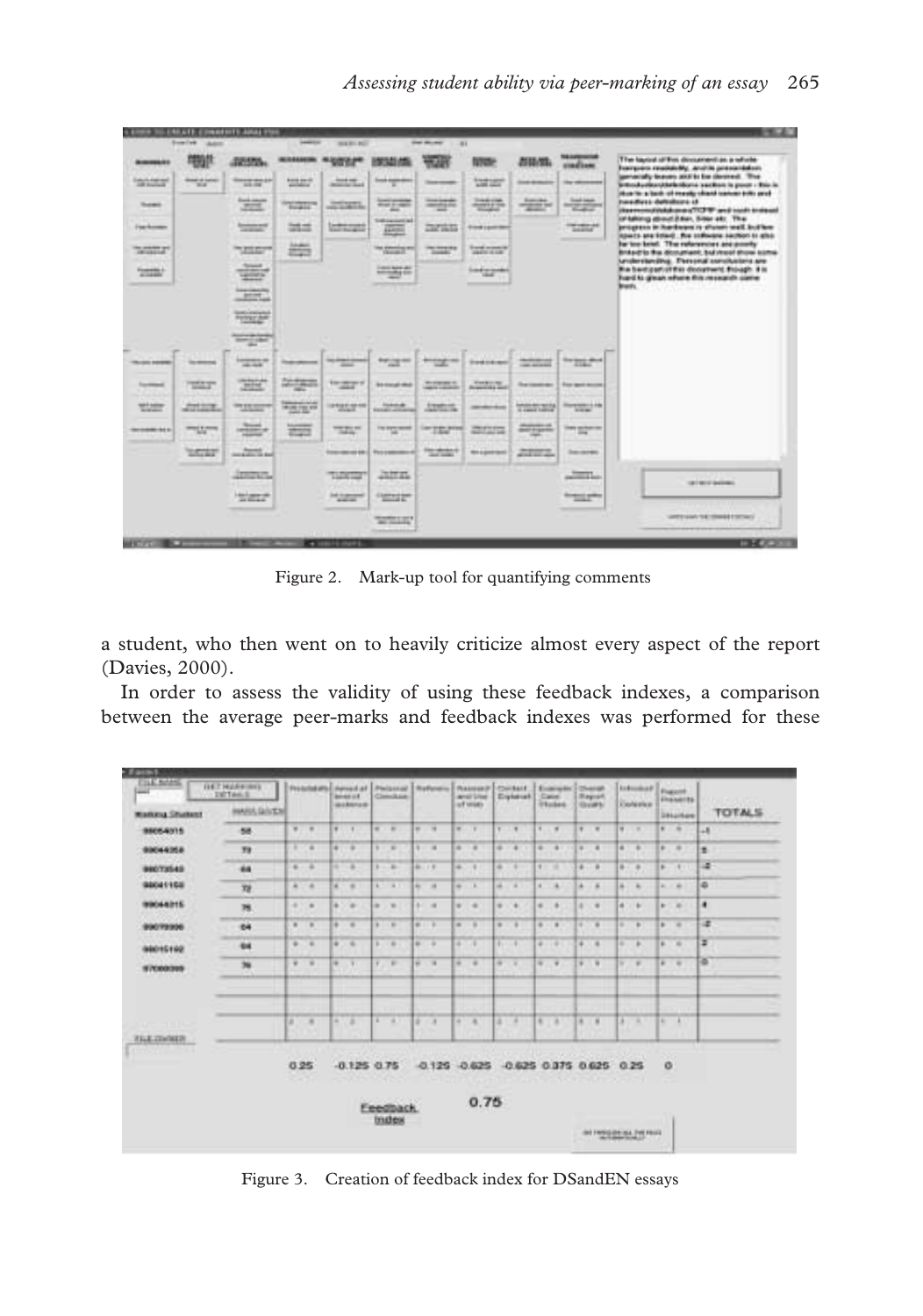essays. If there is validity within these 'scores' for an essay, then they are used as a measure against the peer-marking and commenting produced by each of the post-HND students.

By producing average differences within the markings of a Post HND student and those of the essays, a measure of a student's ability in evaluating the essays is produced (Figure 4). These deviations in marking and commenting are used to produce a grade for the Post HND student both representing their marking and commenting ability.

To produce an average difference for the marking, the peer mark produced by the DSandEN students has the mark given by the NIA student taken away from it + or − X. The average of the differences can then be calculated, i.e.  $(X1) + (X2)$  ... and then subsequently be divided by the total number of markings giving AV. This figure represents the average differences from the perfect 0. However, in doing this no account is taken of the consistency of a student's marking. Therefore, the absolute differences are calculated from this average and divided by the total markings, i.e.  $\Sigma(AV - [difference for each marking])$  / number of markings. This numerical value now represents the consistency of the marker. A similar process is performed in order to produce a numerical value to represent the consistency of the marker with regard to the differences of the feedback indexes (associated with comments).

These differences are then mapped via some form of linear structure in order to generate a valid grade for a marker. How the allocation of this absolute grade will be produced from this consistency mark will be presented later in this paper.

| <b>FILE</b><br><b>MAYMED</b> | <b>HALL</b><br><b>GOLD</b>                                              | MEDIAN<br><b>MARK</b> | <b>GEFERING</b><br><b>TAXABLE</b> | <b>CONTRACTOR</b><br>3ML3U<br><b>MARA</b> | <b>COMPERIMENTS</b><br><b>FEEDINGK</b><br>19,632,31 | <b>EXEQUALE</b><br><b>INDEX</b><br>GOVE & Bit<br>MARKER | <b>EXECUTIVE</b><br><b>ISTTERIMENT</b> |
|------------------------------|-------------------------------------------------------------------------|-----------------------|-----------------------------------|-------------------------------------------|-----------------------------------------------------|---------------------------------------------------------|----------------------------------------|
| <b>ASK</b>                   | W.                                                                      | 111                   | ×                                 | ×                                         | 11441                                               | ¥                                                       | -2104 Miles                            |
| <b>SHAFT</b>                 | $\mathbb{H}$                                                            | m                     | ٠                                 | 址                                         | 11547                                               | $\rightarrow$                                           | -10092701                              |
| AGE:                         | <b>ME</b>                                                               | <b>as</b>             | $\rightarrow$                     | ×                                         | $-0.040$                                            | $-$                                                     | 1014 5414                              |
| <b>Hotel</b>                 | $\infty$                                                                | $\pm i$               | ×                                 | ×                                         | 8 5279                                              | ٠                                                       | $-0.0163888$                           |
| mer.                         | $\overline{a}$                                                          | $\overline{1}$        | ٠                                 | ×                                         | 19818                                               | ٠                                                       | 49,841003                              |
| <b>ARE</b>                   | $+1$                                                                    | X4                    | $\frac{1}{2}$                     | 16                                        | 4.888                                               | $\cdots$                                                | <b>A MOTHER</b>                        |
|                              |                                                                         |                       | $-4k$                             | ics.                                      |                                                     |                                                         | <b>JUNIOR</b>                          |
|                              | <b>Chastule Avenues Marking Difference 4 60000</b><br><b>Intelligie</b> |                       |                                   | <b>Shadwet-Natch</b>                      | Chapitals Avenues Freedback Etherance 7.7mm (e)     |                                                         |                                        |

Figure 4. Quantification of differences in NIA student markings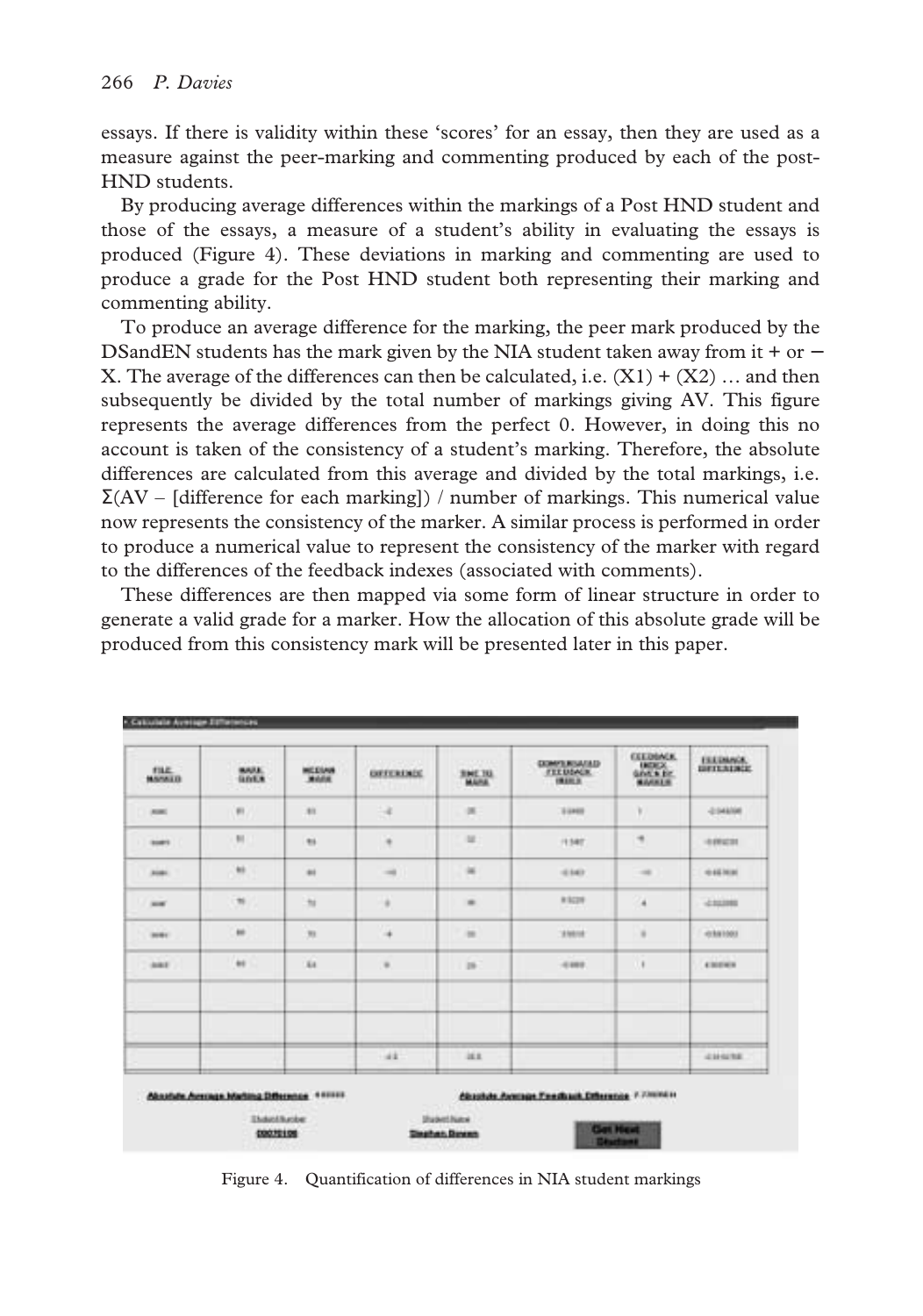| $F/Index$ -5 -4 |    |               | $-3$ $-2$       | $-1$         | $\mathbf{0}$ | $\theta$      | 1            | 2          | 3            | 4            | 5            | 6               | 7  |
|-----------------|----|---------------|-----------------|--------------|--------------|---------------|--------------|------------|--------------|--------------|--------------|-----------------|----|
|                 | 39 | 46            | 58              | 60           | 60           | 69            | 63           | 67         | 63           | 70           | 73           | 76              | 80 |
|                 |    | 54            | 45              | 59           |              | 58            | 68           | 67         | 68           | 69           | 68           | 73              |    |
|                 |    |               |                 | 60           |              | 65            | 67           | 60         | 69           | 70           |              |                 |    |
|                 |    |               |                 | 59           |              |               | 60           | 62         |              | 76           |              |                 |    |
|                 |    |               |                 | 50           |              |               | 62           |            |              | 75           |              |                 |    |
|                 |    |               |                 |              |              |               | 62           |            |              | 68           |              |                 |    |
|                 |    |               |                 |              |              |               |              |            |              | 71           |              |                 |    |
| Avg<br>St Dev   |    | 39 50<br>5.66 | 0, 51.5<br>9.19 | 57.6<br>4.28 |              | 60 64<br>5.57 | 63.7<br>3.14 | 64<br>3.56 | 66.7<br>3.21 | 71.3<br>3.04 | 70.5<br>3.54 | 74.5 80<br>2.12 |    |
|                 |    |               |                 |              |              |               |              |            |              |              |              |                 |    |

Table 1. Mapping of non-compensated DSandEN marks to comments

#### **Results and analysis**

To use the DSandEN results as a 'marker' for the NIA students marking, there must be a confidence that these initial results are valid. Of the original essays 10% had been cross-marked and there was a maximum of 5% variation in any of the compensated peer-marks awarded which was considered acceptable. The qualitative assessment of the comments generated within the marking process was not previously generated. Making use of the Markup tool (Figure 2), a feedback index was created for each essay (Figure 3) as marked by the DSandEN students. The correlation of these grades to the marks is shown in Table 1.

However, some students tend to over- or under-mark. This is addressed by using the compensated peer-mark. Table 2 shows the effect of using the compensated feedback indexes for the DSandEN student markings. There is a significant positive correlation between the average feedback indexes and the average peer marks awarded for the essays (Tables 1 and 2). This improves by performing the compensation process (positive correlation of over 0.9).

More importantly the average standard deviations produced for each average reduces from 4.33 to 3.61. This shows that the range of marks within each category

| $F/In -5$ |           |  |       |                   | $-4$ $-3$ $-2$ $-1$ 0 0 1 2 3 4 5                              |    |    |    |    |                                    | 6  | 789 |    |
|-----------|-----------|--|-------|-------------------|----------------------------------------------------------------|----|----|----|----|------------------------------------|----|-----|----|
|           | 39        |  | 54 58 | 50                | 60 60                                                          | 68 | 63 | 63 | 71 | 76                                 | 73 |     | 80 |
|           | 46        |  | 58    | 59                | 62                                                             | 69 | 67 | 67 | 69 | 68                                 | 73 |     |    |
|           |           |  | 60    | 45                | 65                                                             | 60 | 68 | 71 | 68 |                                    | 76 |     |    |
|           |           |  |       | 59                | 60                                                             | 67 | 62 | 70 | 69 |                                    |    |     |    |
|           |           |  |       |                   |                                                                | 62 |    |    | 75 |                                    |    |     |    |
|           |           |  |       |                   | Avg 42.5 0 54 58.7 53.3 60 61.8 65.2 65 67.8 70.4 72 74 0 0 80 |    |    |    |    |                                    |    |     |    |
|           | St D 4.95 |  |       | $1.15 \quad 6.95$ |                                                                |    |    |    |    | 2.36 3.96 2.94 3.59 2.79 5.66 1.73 |    |     |    |
|           |           |  |       |                   |                                                                |    |    |    |    |                                    |    |     |    |

Table 2. Mapping of compensated DSandEN marks to comments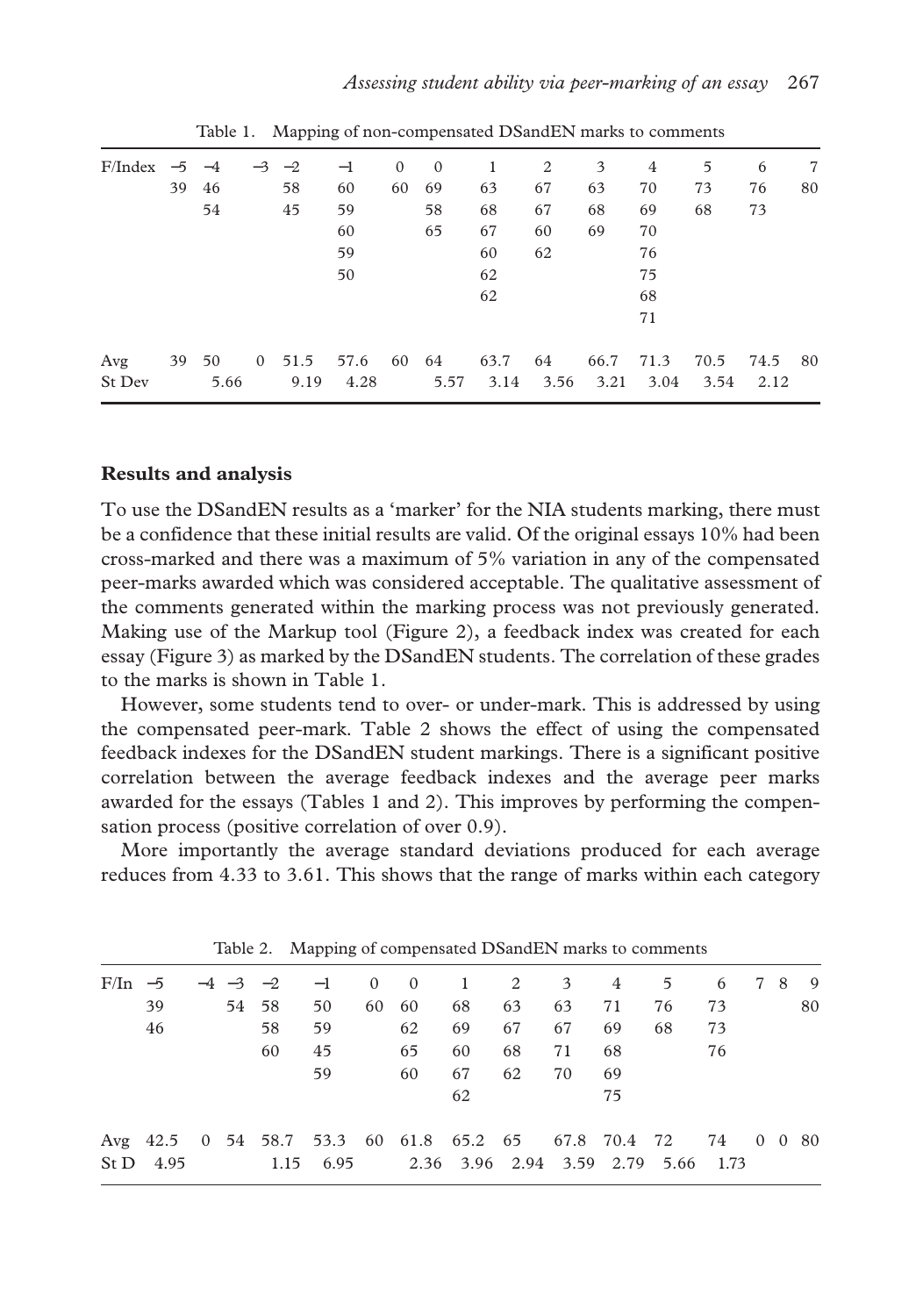|                                                             |  |  |                                              | indexes |  |  |  |  |    |
|-------------------------------------------------------------|--|--|----------------------------------------------|---------|--|--|--|--|----|
| F/Index -5 -4 -3 -2 -1 0 0 1 2 3 4 5 6 7 8 9                |  |  |                                              |         |  |  |  |  |    |
| Avg T1 39 50 51.5 57.6 60 64 63.7 64 66.7 71.3 70.5 74.5 80 |  |  |                                              |         |  |  |  |  |    |
| Avg T2 42.5                                                 |  |  | 54 58.7 53.3 60 61.8 65.2 65 67.8 70.4 72 74 |         |  |  |  |  | 80 |

Table 3. Comparison of averages of non-compensated and compensated average feedback

of the feedback indexes is reduced. Also noticeable (Table 3) is the fact that the top essay mark has moved along the linear scale significantly with regard to the feedback received by performing the compensation process. This positive correlation maps well with the previous results (Davies, 2003a). Due to this correlation it is fair to assume that the feedback indexes and the peer-marks produced for the DSandEN essays are true measures of the quality of the work produced, and can be used as controls for the assessment of the NIA students. It was decided to permit the NIA students to perform their marking and commenting of the essays making use of the CAP marking system (with the same menu driven commentings) as had been used by the previous year's DSandEN students.

The average mark for the essays produced and marked by the DSandEN students was 63.52%, with a standard deviation of 8.69. The average mark produced for the same essays, as marked by the NIA students was 58.75%, with a standard deviation of 12.71 (only 5 out of 34 markers on average over-marked). A positive correlation of 0.77 existed between the average compensated marks generated for the essays by the DSandEN students, with the average marks produced by the NIA students. Looking at the feedback indexes generated by the NIA students, on average their feedback was −1.37 (only 8 out of the 34 markers over-commented) compared with the feedback produced by the DSandEN students.

Table 4 shows the results of the NIA markings and comments. On examining the use of the menu-driven comments and the free-text comments, a number of students tended to make use of both facilities integrated together. It was therefore decided that the feedback index produced for each marking should also include these free text responses by again making use of the Markup (Figure 2) Application. Also included in Table 4 are the gradings  $(0-5)$  for this and other assessments within the study. Table 4 shows the average absolute differences (as discussed previously) produced by the students for both their marking and commenting.

To allocate a final grade, three assessments were specified. Therefore the differences produced via the peer-marking process by the NIA students needed to be quantified. In trying to allocate marks in a linear manner, the following grading was decided upon (Table 5). In previous years of this module the average mark produced for the students has been between 55–60%. Therefore it was assumed reasonable, as there were no indicators that this year's NIA students were any different to previous years, that a similar average would be produced within this cohort. A range of 0-5 marks was decided upon, and linear scales were determined for each aspect of the assessment based on these previous year's expectations.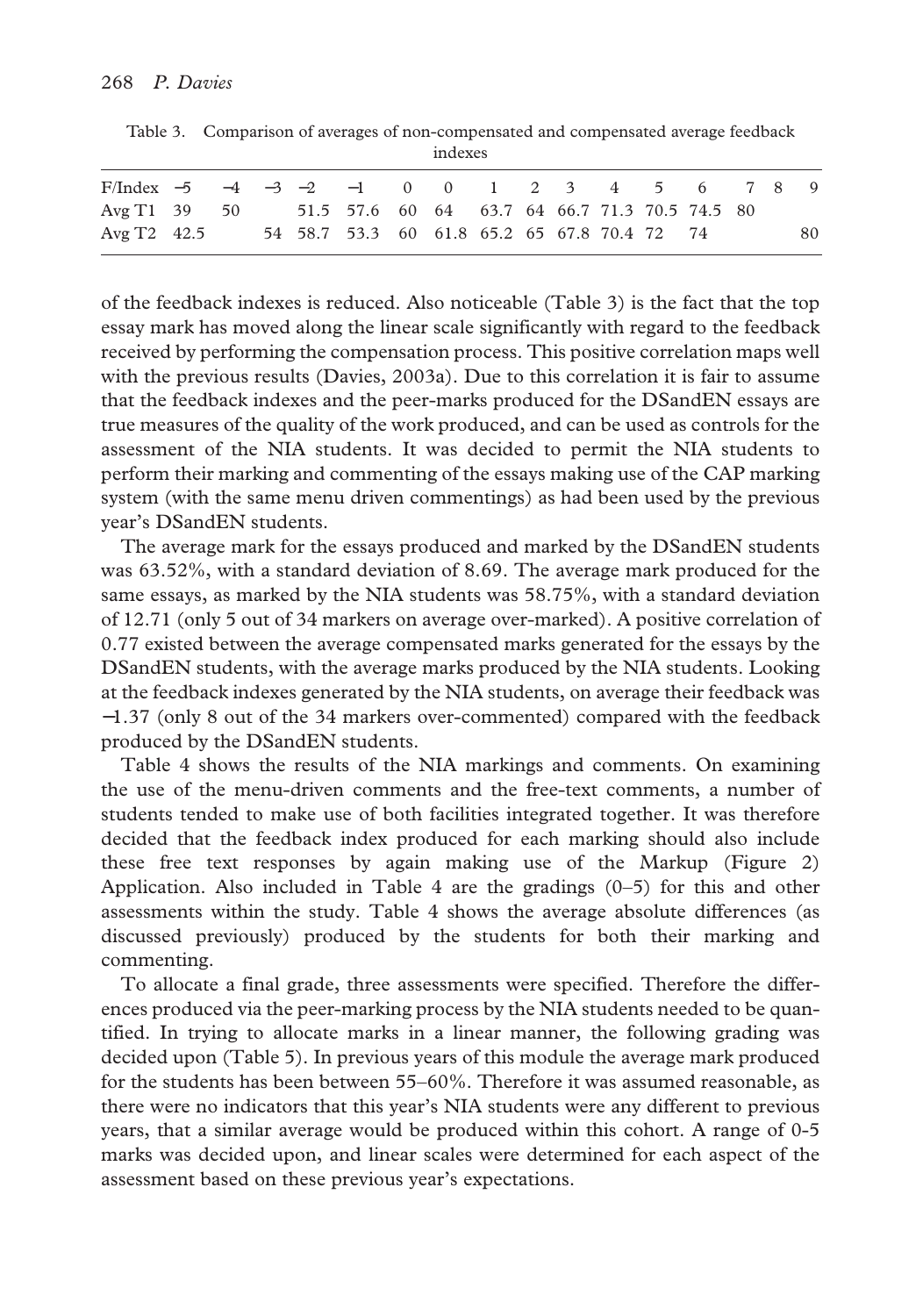| í<br>١                |
|-----------------------|
|                       |
|                       |
| i                     |
|                       |
| ֚֘֒                   |
| $\sim$ and $\sim$     |
|                       |
| $\ddot{\phantom{a}}$  |
| Ì                     |
|                       |
|                       |
|                       |
| .<br>.<br>.<br>.<br>I |
| <br>É                 |

| time taken<br>to mark an<br>(minutes)<br>Average<br>essay                          | 35.5            | 32.7            | 54.5             | 38.3       | 33.2   | 30.2     | 55.8                     | 61.0          | 49.6                    | 35.2                    | 36.3                     | 17.0       | 41.8           | 68.6             | 47.3     | 16.0            | 65.2      | 33.7            | 40.3       | 58.0           | 40.2              | 48.5           | 34.5         | 34.3         | 33.4           | 21.2           |
|------------------------------------------------------------------------------------|-----------------|-----------------|------------------|------------|--------|----------|--------------------------|---------------|-------------------------|-------------------------|--------------------------|------------|----------------|------------------|----------|-----------------|-----------|-----------------|------------|----------------|-------------------|----------------|--------------|--------------|----------------|----------------|
| MCQ and<br>based on<br>Results<br>essay                                            | 66.3            | 51.1            | 57.7             | 52.2       | 60.4   | 66.5     | 46.8                     | 39.5          | 60.6                    | 60.8                    | 64.2                     | 51.9       | 53.5           | 36.7             | 53.6     | 35.4            | 53.1      | 64.4            | 43.2       | 54.7           | 60.7              | 52.1           | 58.7         | 52.3         | 56.2           | 13.8           |
| upon/5<br>based<br>Total<br>equal                                                  | 70.9            | 37.4            | 58.4             | 58.1       | 66.9   | 71.0     | 41.2                     | 56.3          | 60.4                    | 60.5                    | 62.8                     | 57.9       | 42.3           | 41.2             | 42.4     | 47.0            | 52.0      | 59.6            | 42.2       | 56.5           | 57.2              | 54.8           | 62.5         | 61.5         | 57.5           | 29.2           |
| range produced<br>Essay<br>$\sqrt{0}$                                              | 3.3             | 3.5             | 2.1              | 2.6        | 2.6    | $\omega$ | 2.1                      | $\mathcal{L}$ | 2.6                     | 2.8                     | 3.1                      | $\omega$   | 2.8            | 2.1              | 1.8      | 2.3             | 2.8       | 3.1             | 2.3        | 2.6            | 2.6               | 2.9            | 2.5          | 1.9          | 2.6            | $\circ$        |
| <b>MCQ</b><br>$\zeta$ -0                                                           | 3.4             | 1.6             | 3.6              | 2.6        | 3.4    | 3.7      | 2.6                      | 1.9           | 3.4                     | 3.3                     | 3.3                      | 2.2        | 2.6            | $1.\overline{5}$ | 3.6      | 1.3             | 2.6       | 3.4             | 2.1        | 2.8            | 3.4               | 2.3            | 3.4          | 3.4          | 3.0            | 1.4            |
| commenting $\%$<br>marking and<br>Combined<br>grade for<br>free-text               | 80              | $\overline{10}$ | $\infty$         | $\sqrt{2}$ | 80     | 80       | $\overline{\mathcal{E}}$ | $\infty$      | $\infty$                | $\infty$                | $\infty$                 | $\sqrt{2}$ | $\overline{c}$ | $50\,$           | $\Omega$ | $\overline{C}$  | $50\,$    | $\overline{50}$ | 40         | $\infty$       | $50\,$            | $\delta$       | $\sqrt{2}$   | 80           | $\delta$       | $\infty$       |
| marking and<br>commenting/<br>Combined<br>grade for<br>free-text<br>$\overline{c}$ | 16              | $\mathcal{C}$   | $\overline{c}$   | 4          | L      | $\circ$  |                          | $\infty$      | $\overline{\mathbf{c}}$ | $\overline{\mathbf{c}}$ | $\overline{\mathcal{C}}$ | ₹          |                | ≘                |          | ᅼ               | $\approx$ | $\overline{10}$ | $^{\circ}$ | $\overline{c}$ | $\overline{10}$   | $\overline{c}$ | $\vec{a}$    | $\mathbf{S}$ | 2              | $\overline{c}$ |
| Difference<br>in feedback<br>menu/free<br>text                                     | $-0.2$          | $-0.8$          | $-0.6$           | $-0.8$     | $-1.9$ | $-1.0$   | $-3.1$                   | $-1.0$        | $-3.6$                  | $-0.7$                  | $-1.0$                   | 0.4        | $-1.0$         | $-0.6$           | 0.2      | 0.8             | $-3.0$    | $-3.2$          | $-2.8$     | $-0.7$         | $-2.0$            | $-1.7$         | $-3.1$       | 1.0          | $-1.3$         | $-0.8$         |
| for Free-text<br>Grade 0-5<br>comments                                             |                 | ⊂               |                  |            |        |          |                          |               |                         |                         |                          |            |                |                  |          |                 |           |                 |            |                |                   |                |              |              |                |                |
| (using free<br>difference<br>Average<br>$m$ enu $)$<br>$text +$                    | 2.8             | 10.3            | 5.0              | 5.0        | 4.0    | 3.6      | 7.3                      | 7.2           | 6.1                     | 5.8                     | 4.5                      | 2.8        | 9.3            | 6.2              | 8.9      | 3.9             | 7.6       | 5.5             | 8.4        | 2.8            | 5.4               | 5.9            | 7.9          | 3.7          | 4.6            | 4.7            |
| comments<br>Grade <sub>0-5</sub><br>for menu                                       |                 |                 |                  |            |        |          |                          |               |                         |                         |                          |            |                |                  |          |                 |           |                 |            |                |                   |                |              |              |                |                |
| <i><b>Gustusing</b></i><br>difference<br>Average<br>driven)<br>menu                | $\overline{54}$ | 9.5             | $\sum_{i=1}^{n}$ | $\epsilon$ |        | $\circ$  | $\mathcal{L}$            | r             | S<br>$\mathcal{C}$      | 5                       |                          | 3          | $\infty$       | r                | σ        |                 |           |                 |            |                |                   |                | œ.           |              |                | ్<br>$\sim$    |
| marking<br>$0 - 5$ for<br>Grade                                                    |                 |                 |                  |            |        |          |                          | ι٢            |                         |                         |                          | $\sim$     |                |                  |          | $\sim$          | $\sim$    | $\mathcal{L}$   | $\sim$     | $\sim$         | $\omega$ $\omega$ |                | $\mathsf{L}$ | ⇥            | $\omega$       | $\sim$         |
| compensated<br>difference in<br>marking<br>Average                                 | 4.8             | 18.2            | 8.3              | 6.3        | 5.7    | 4.3      | 16.0                     | 3.3           | 4.2                     | 11.5                    | 10.3                     | 11.9       | 16.5           | 8.9              | 19.5     | 9.7             | 11.0      | 12.2            | 9.3        | 15.2           | 15.1              | 9.6            | 2.7          | 7.6          | 11.0           | 10.3           |
| Student                                                                            |                 | $\mathbf{\sim}$ | $\sim$           | ↤          | m      | $\circ$  | r                        | $^{\circ}$    | ◦                       | $\overline{10}$         | $\Box$                   | 12         |                | $\overline{14}$  | 15       | $\overline{16}$ | 17        | $^{18}$         | 19         | $\approx$      | $\frac{1}{2}$     |                | 23           |              | 24<br>25<br>26 |                |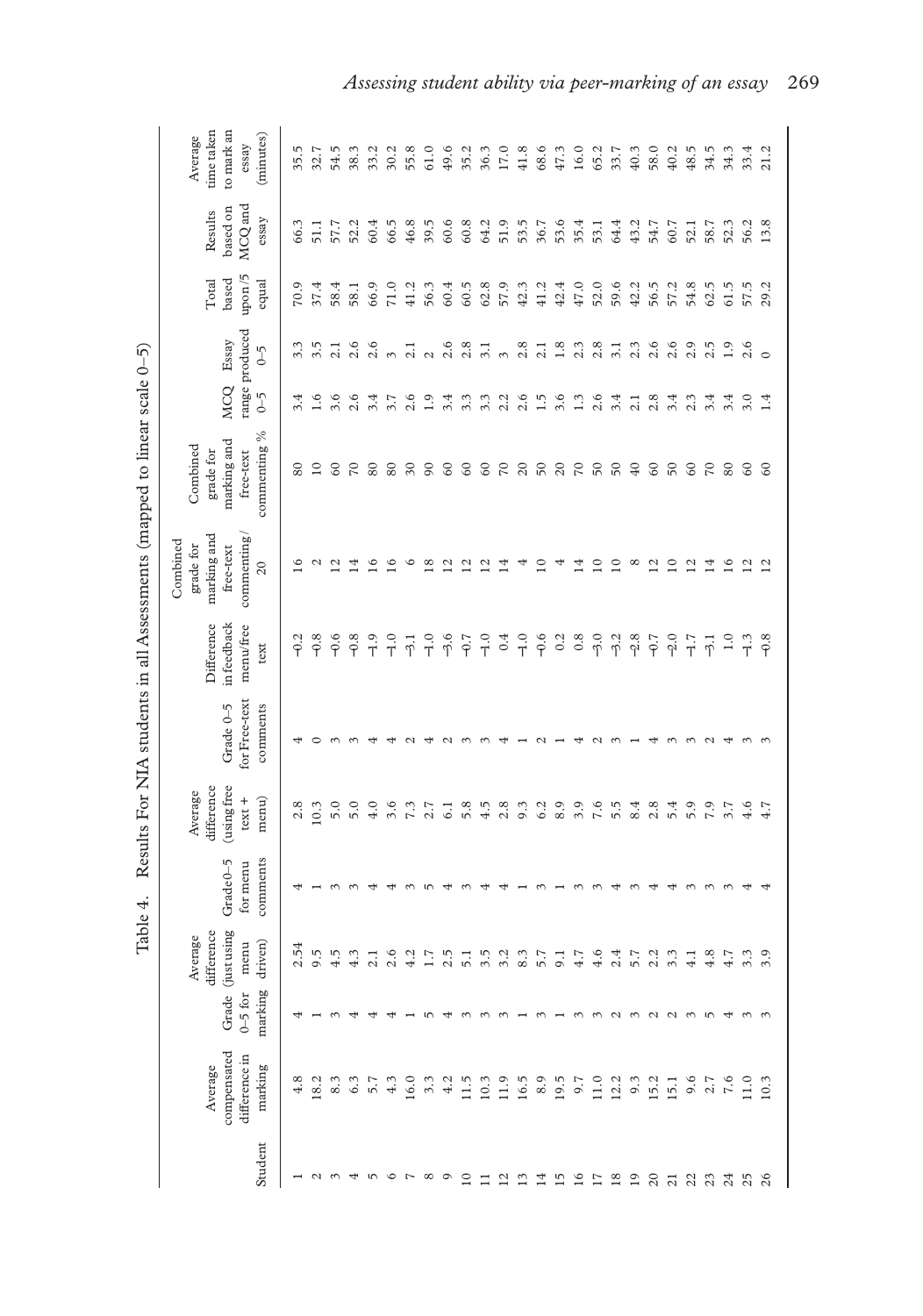|                  |                                                    |                                 |                                                                       |                                     |                                                           |                                              | Lable 4. Continued                                     |                                                                                   |                                                                   |                        |                                 |                                                             |                                         |                                                           |
|------------------|----------------------------------------------------|---------------------------------|-----------------------------------------------------------------------|-------------------------------------|-----------------------------------------------------------|----------------------------------------------|--------------------------------------------------------|-----------------------------------------------------------------------------------|-------------------------------------------------------------------|------------------------|---------------------------------|-------------------------------------------------------------|-----------------------------------------|-----------------------------------------------------------|
| Student          | compensated<br>difference in<br>marking<br>Average | marking<br>Grade<br>$0 - 5$ for | $\rm \acute{g}$ ust using<br>difference<br>Average<br>driven)<br>menu | Grade $0-5$<br>comments<br>for menu | difference<br>(using free<br>Average<br>menu)<br>$text +$ | Grade $0-5$<br>comments<br>for Free-<br>text | infeedback<br>Difference<br>menu/free<br>text          | commening/<br>marking and<br>Combined<br>grade for<br>free-text<br>$\overline{c}$ | commenting %<br>marking and<br>free-text<br>Combined<br>grade for | <b>MCQ</b><br>$r$ ange | produced $0\text{--}5$<br>Essay | $_{\rm based}^{\rm Total}$ based upon /5<br>equal           | MCQ and<br>based on<br>Results<br>essay | time taken<br>to mark an<br>(minutes)<br>Average<br>essay |
|                  |                                                    |                                 | 2.1                                                                   |                                     |                                                           |                                              |                                                        |                                                                                   | 70                                                                | 2.6                    | 3.4                             | 63.3                                                        | 60.0                                    |                                                           |
| $\frac{8}{2}$    | 10.3                                               |                                 | 3.0                                                                   |                                     |                                                           |                                              | $9.997$<br>$-1.7$                                      |                                                                                   |                                                                   | 2.6                    | 2.9                             | 59.6                                                        | 41614052311<br>44502884511              |                                                           |
|                  |                                                    |                                 | 4.2                                                                   |                                     |                                                           |                                              |                                                        |                                                                                   | 60                                                                | 4.0                    | $3.\overline{1}$                |                                                             |                                         |                                                           |
|                  | 17.6                                               |                                 | 4.3                                                                   |                                     | 6.3                                                       |                                              | $-2.0$                                                 |                                                                                   | 30                                                                | 3.2                    |                                 |                                                             |                                         |                                                           |
|                  | 6.5                                                |                                 | Ċ,                                                                    |                                     |                                                           |                                              |                                                        |                                                                                   | 60                                                                | $\overline{1.9}$       |                                 |                                                             |                                         |                                                           |
| 2                | 4.7                                                |                                 |                                                                       |                                     | 2.0                                                       |                                              |                                                        | $\tilde{=}$                                                                       | $rac{60}{60}$                                                     | 1.7                    | 2.1                             |                                                             |                                         |                                                           |
| $\tilde{\omega}$ | $4.0$                                              |                                 | $^{1.8}$                                                              |                                     | 6.2                                                       |                                              |                                                        | $\overline{12}$                                                                   |                                                                   | 3.7                    | 3.1                             |                                                             |                                         |                                                           |
| 34               | 1.3                                                |                                 | $7.0$<br>4.2                                                          |                                     | 8.8                                                       |                                              |                                                        | ${}^{\circ}$                                                                      |                                                                   | 3.6                    | 2.9                             |                                                             |                                         |                                                           |
| Avg              | 9.9                                                |                                 |                                                                       |                                     |                                                           |                                              | $1.0$<br>$0.2$<br>$-4.7$<br>$-1.75$<br>$-1.2$<br>$1.0$ | $11.5$<br>5.7                                                                     | 57.6<br>28.3                                                      | 2.8                    | 2.5                             | 4 4 1 - 0 4 5 6 7<br>6 0 0 0 0 0 0 4 6<br>6 0 0 0 0 0 0 0 0 |                                         |                                                           |
| <b>St</b> Dev    | 4.6                                                |                                 | 3.2                                                                   | 1.4                                 | 4.3                                                       |                                              |                                                        |                                                                                   |                                                                   | 0.2                    | 0.3                             |                                                             |                                         |                                                           |
|                  |                                                    |                                 |                                                                       |                                     |                                                           |                                              |                                                        |                                                                                   |                                                                   |                        |                                 |                                                             |                                         |                                                           |

| ĩ |
|---|
| ٠ |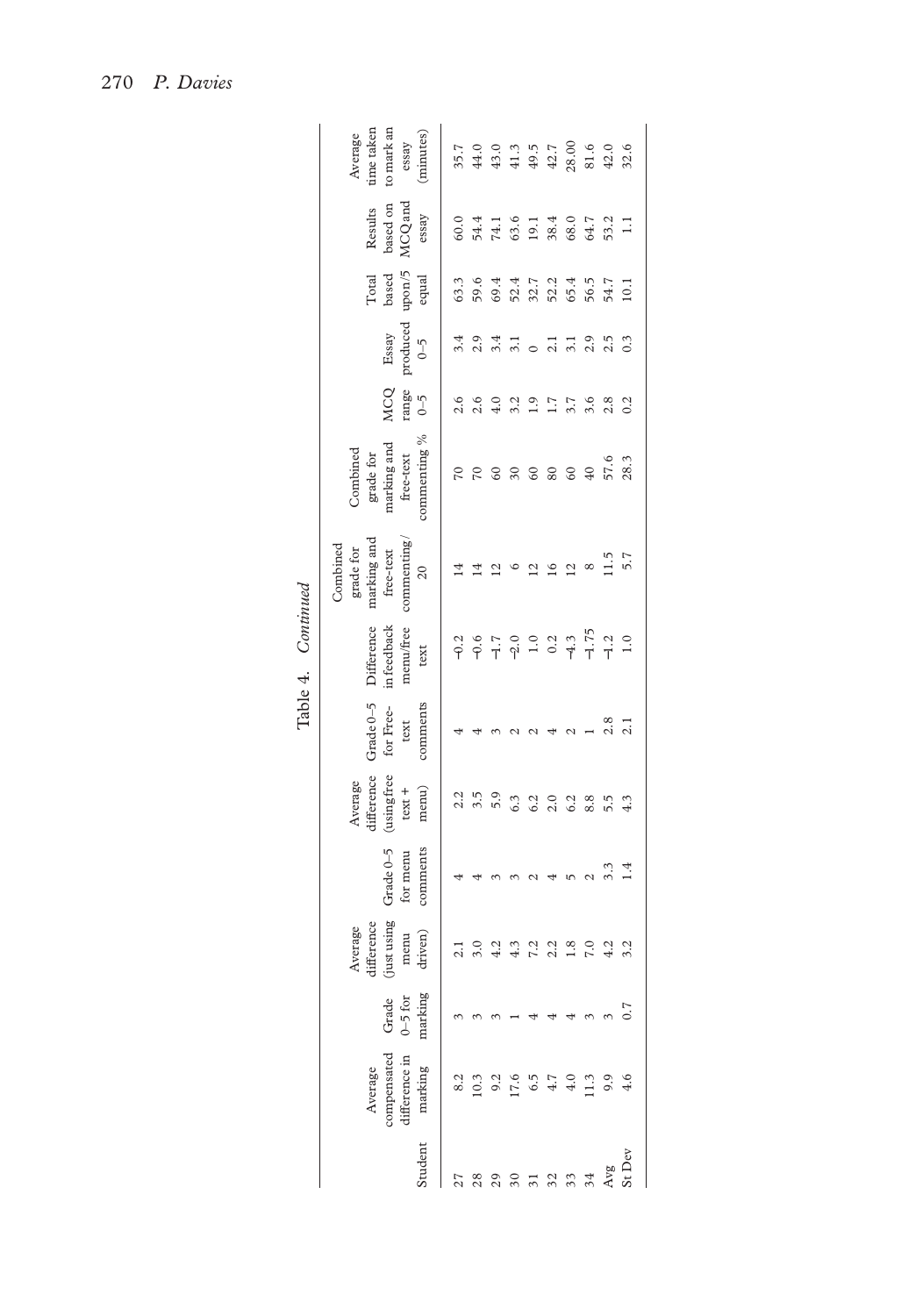| Marks          | Marking difference | Feedback difference | Mapping for MCQ and essays |
|----------------|--------------------|---------------------|----------------------------|
| 5              | $\leq 4$           | $\leq$ 2            | $90 - 100\%$               |
| $\overline{4}$ | < 8                | $\leq 4$            | 80-89%                     |
| 3              | $\leq$ 12          | $6$                 | $60 - 79\%$                |
| 2              | < 16               | < 8                 | $40 - 59%$                 |
| $\mathbf{1}$   | $20$               | < 10                | $20 - 39\%$                |
| $\Omega$       | 20 or more         | 10 or more          | $0 - 19\%$                 |

Table 5. Mapping to common assessment scale 0–5

A comparison of average feedback differences produced the results shown in Table 6.

The overall mark for the peer-marking aspect of the coursework was 2.88/5 with a standard deviation of 1.41 (using menu + free text as the feedback score). As a percentage this evaluates to 57.6% (within expectations from previous years). The mark for the essay and presentation was slightly lower than was expected (50%). However, during the presentations it was noted that the NIA students' ability in developing an essay of their own was in general quite poor. This skill may be one that is developed throughout the course of the Post HND course.

In the past it was considered that the more time taken to mark an essay results in a more detailed and precise marking and commenting. The average time taken to mark the essays was 42 minutes (Table 4). This varied considerably between students with a standard deviation of 32.6 for the times taken. The times taken to mark an individual essay ranged from 10 to 104 minutes. The student with the highest average time for marking was 81 minutes (Number 34) yet he only received 1 for his quality of commenting, whereas the student with the lowest average time for marking 16 minutes (Number 12), received 2.8 for commenting, with both receiving 3 for consistency of marking. From viewing the figures there was no significant correlation between the time taken and the grade awarded for the peer-marking processes.

For a true comparison to be made between the various assessment methods, then they needed to be graded in a consistent manner (Table 5). A composite final grade was produced on the basis of equal weightings of the three methods of assessment. Correlation between essay/MCQ combined grade and the final assessment grade including the peer-assessment was 0.80. This would suggest a good match of the

| Method of assessment                     | Average /5 | Std Dev | Avg as $%$ |  |
|------------------------------------------|------------|---------|------------|--|
| Score for peer marking                   | 3.0        | 0.71    |            |  |
| Score for feedback just menu driven      | 3.29       | 1.41    |            |  |
| Score for feedback with menu + free text | 2.76       | 2.12    |            |  |
| Score for MCO                            | 2.8        | 0.15    | 56%        |  |
| Score for $essay + presentation$         | 2.52       | 0.27    | 50%        |  |

Table 6. Average results for assessments (0–5)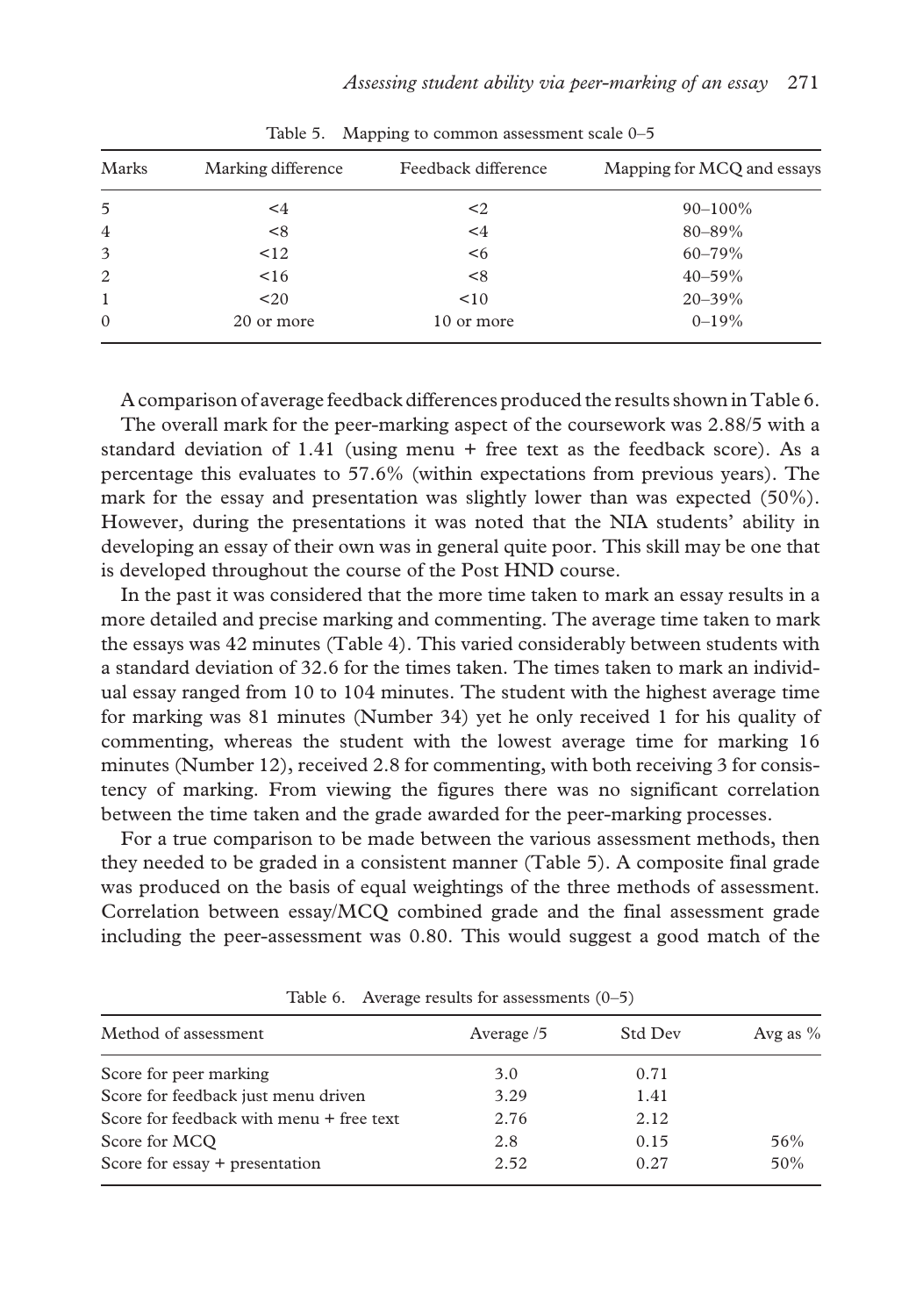students within the grade awarded for the peer-marking process. Table 7 shows the frequency distributions of the number of students within each grading.

In ordering the students via their final grade awarded there is on average a consistency of performance against the three methods of assessment used (Table 8).

If based only on MCQ and essay (50/50 split) and removing the peer-marking process, the final average would have been 53.20% (with a standard deviation of 1.13). This would have had an effect of increasing the final overall average by 1.48%.

|                                         | 0 |   | 2  | 3  |          |          |
|-----------------------------------------|---|---|----|----|----------|----------|
| Marking differences                     | O | 5 |    | 15 | 9        |          |
| Feedback on menu only                   | 0 | 3 | 2  | 13 | 14       |          |
| Feedback on menu + free text            |   | 4 | 8  | 10 | 11       | $\Omega$ |
| Final mark (based on menu)              | 0 | 3 | 3  | 20 |          |          |
| Final mark (based on text + menu)       |   | 4 | 6  | 17 | 6        | $\Omega$ |
| MCQ tests                               | 0 |   | 10 | 16 |          |          |
| Produce own essay and presentation      | 2 | 2 | 20 | 10 | $\Omega$ | $\Omega$ |
| Final based on 50/50 MCQ and essay only | 2 | 4 | 16 | 12 | $\Omega$ |          |

Table 7. Frequency distributions of results



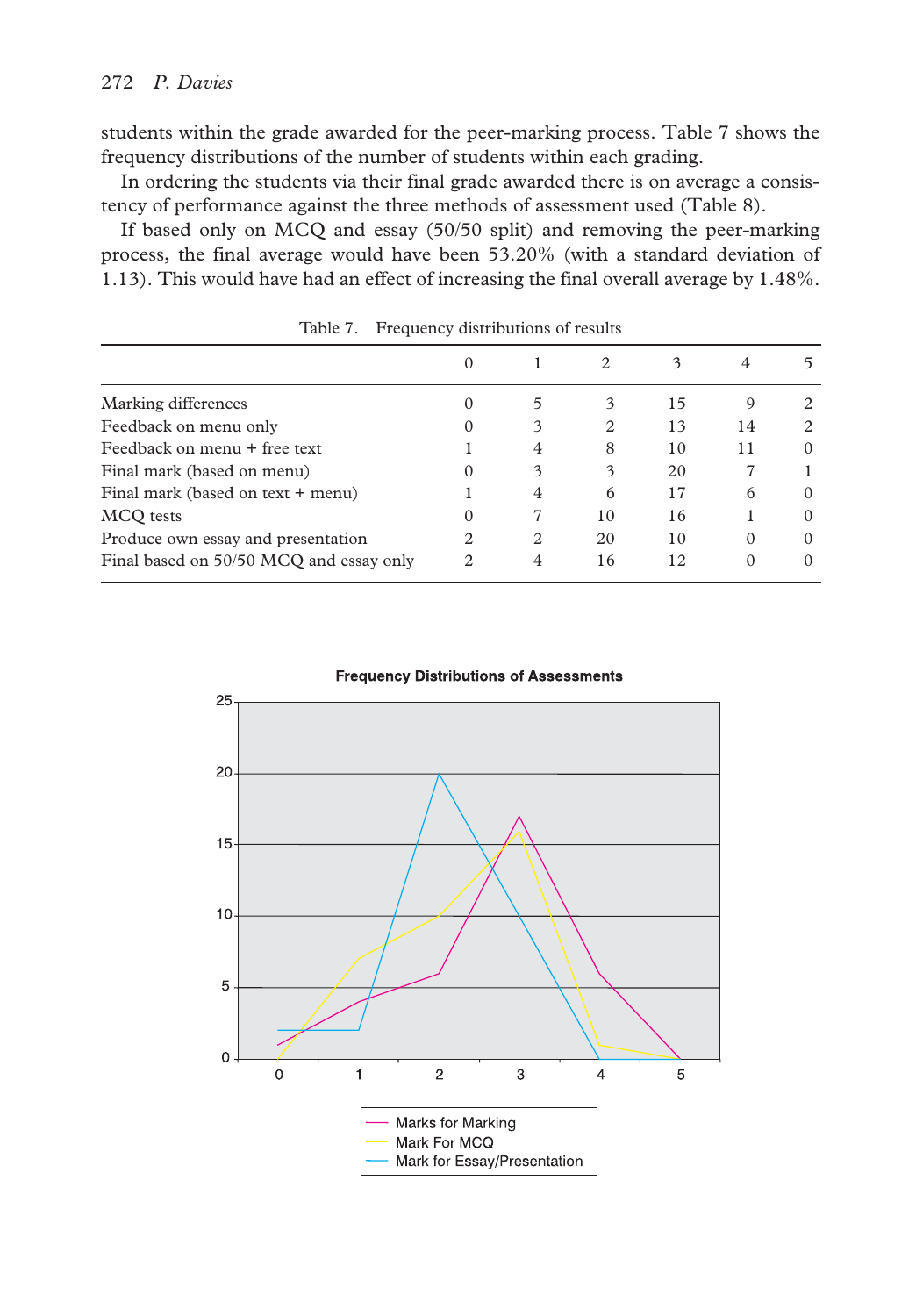|             |    |      |          | Final overall % mark Number of students Average MCQ Average essay Average peer-marking |
|-------------|----|------|----------|----------------------------------------------------------------------------------------|
| $70\% +$    |    | 3.52 | 3.13     | 4.0                                                                                    |
| $60 - 69\%$ | 9  | 3.39 | 2.82     | 3.33                                                                                   |
| $50 - 59\%$ | 14 | 2.78 | 2.67     | 3.00                                                                                   |
| $40 - 49\%$ | 6  | 2.28 | 2.21     | 1.92                                                                                   |
| $30 - 39\%$ |    | 1.75 | 1.75     | 1.75                                                                                   |
| $20 - 29\%$ |    | 1.38 | $\theta$ | 3.00                                                                                   |

Table 8. Frequency distribution of NIA student results (final grades)

Note: student 20–29% did not submit an essay.

Based upon the final results produced by all three assessment processes, it is interesting to note which students performed best at the peer-marking process, i.e. displayed the greatest improvement by demonstrating evaluative skills. Table 9 indicates that the claim at the outset of this study that the higher order students will be rewarded appears to be vindicated.

The results are affected by the fact that one of the two students in the 30–39% group did not submit an essay. Without this student it would have been −13.69%. Also the student in the 20–29% category did not submit an essay. The results indicate on average a correlation between the results produces across the three methods of assessment and also the rewarding of higher order skills as demonstrated by the 'brighter' students.

# **Student feedback**

Seventeen responses were received from the 34 students (50%) who undertook this assessment process. Of the students who replied they all stated that it was the first time that any of them had used any form of peer-assessment. The students were asked whether they had prepared in a different way prior to the marking than if they were going to write an essay themselves. 14 out of the 17 stated they had prepared in exactly the same way as they would have normally. Those who felt that they had prepared in a different manner generally made the point that they had performed

| Based on all three results | Effect on student's final % by including peer-marking process |
|----------------------------|---------------------------------------------------------------|
| $70\% +$                   | $+4.53%$                                                      |
| $60 - 69\%$                | $+1.51%$                                                      |
| $50 - 59\%$                | $+1.82%$                                                      |
| $40 - 49\%$                | $-2.16\%$                                                     |
| $30 - 39\%$                | $-0.03\%$                                                     |
| $20 - 29\%$                | $+15.45$                                                      |

Table 9. Improvement based on performing peer-marking process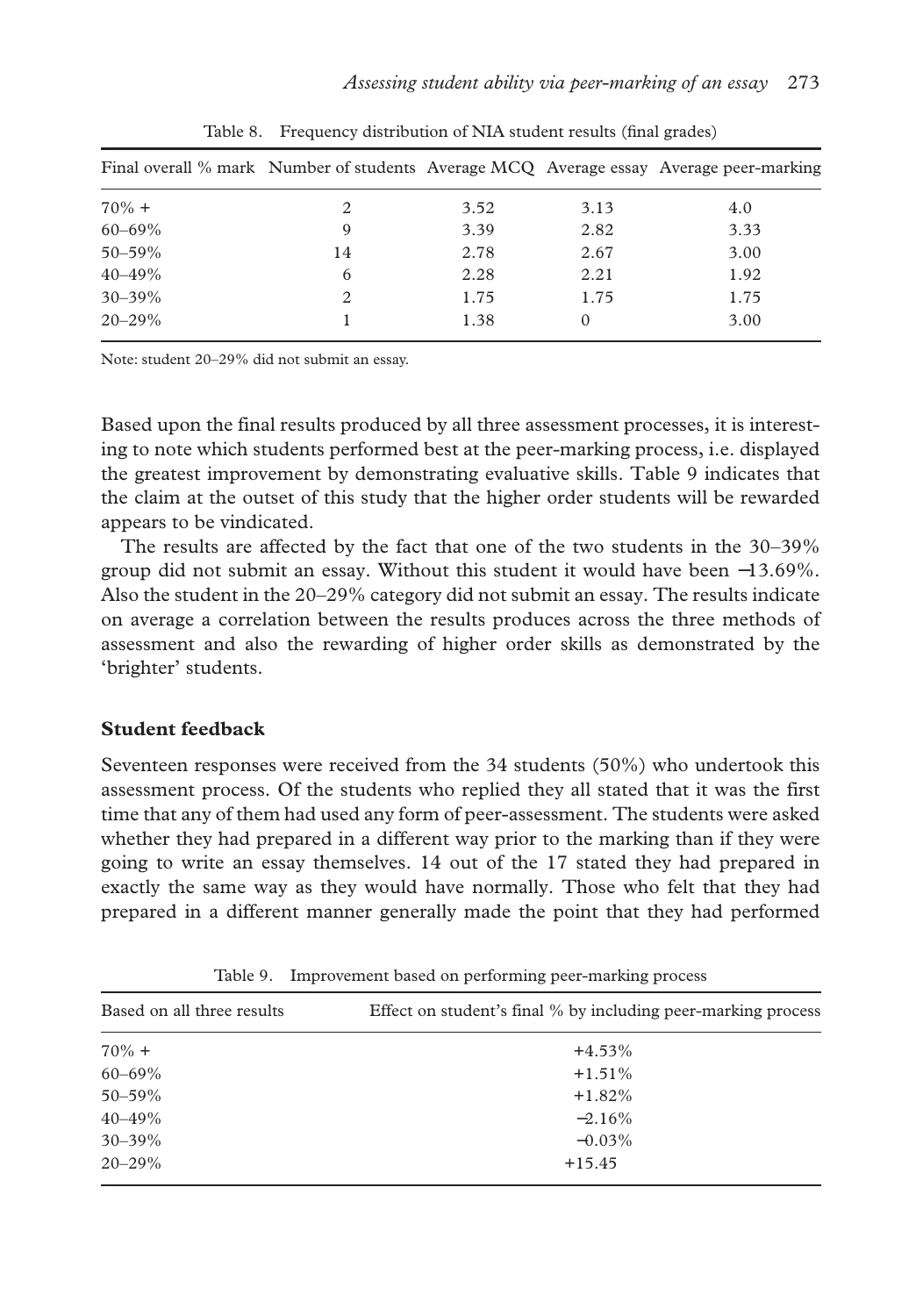much more research. They felt that a much better understanding of the subject area was required prior to the actual assessment process taking place. One student made note of the fact that their research continued throughout the marking process and they had often looked up areas that they didn't understand whilst progressing through the marking process. This might result in a problem for this student being able to maintain a standard throughout their marking process.

The students were asked how they felt about marking their peers. A number highlighted 'an apprehension' in undertaking this method of assessment initially, but this lessened throughout the course of the marking process, and a number commented 'it really became enjoyable'. A number of the students expressed their concerns that they 'didn't know how many marks to give or take away'. This feeling of uncertainty was expressed by most of the respondents.

Since these Post HND students are deemed to be at level two of a degree scheme, it was felt that it would be interesting to assess their thoughts on the quality of work produced by a level three student. The common thread of comments related to 'amazed at the wide range of work I had to mark'. The feedback reported back that there were few 'average' essays but they tended to be 'either excellent or poor'.

The students were questioned as to whether there were particular areas of the essays that they had found to be good or bad. The areas that were reported to be good were the use of examples, good grammar throughout, and where students had attempted to provide significant personal conclusions. The main areas that were reported as being poor concerned the referencing of the material. The markers commented on how difficult it had been in many essays 'to find out where they've got their information from'. On being questioned on whether they the marker had a good understanding of the subject area, 15 out of the 17 respondents answered in the positive. Comments such as 'I've a much better understanding than if I'd written my own' and 'I now have the confidence to explain this subject to my classmates' were very positive. The two students who did not feel they had a good understanding both said that their knowledge was still 'very general'.

On seeking improvements to the method used, the common comment from the students was that they required better initial guidance concerning such matters as the marking scheme, how to 'judge a good from a bad piece of work' and what to look for when marking. With regard to the CAP system one student suggested 'the pull down menu comments are inserted in alphabetical order'. Two students suggested that a good essay be provided, with the marks given and also the comments. If this were the case then the subjectivity of the peer-marker may well be weakened.

With regard to not doing an essay of their own, no student felt they'd been disadvantaged in any way. A number felt that they'd improved their knowledge significantly in the subject area because 'really had to learn the stuff, not just write about it'. Two students were pleased that 'the hassle of writing an essay has been removed'. Overall the feedback was very positive towards this method of learning through assessing.

A general comment made concerned the students not knowing 'how will I get my marks'. Even though it was explained up front that they would be judged on their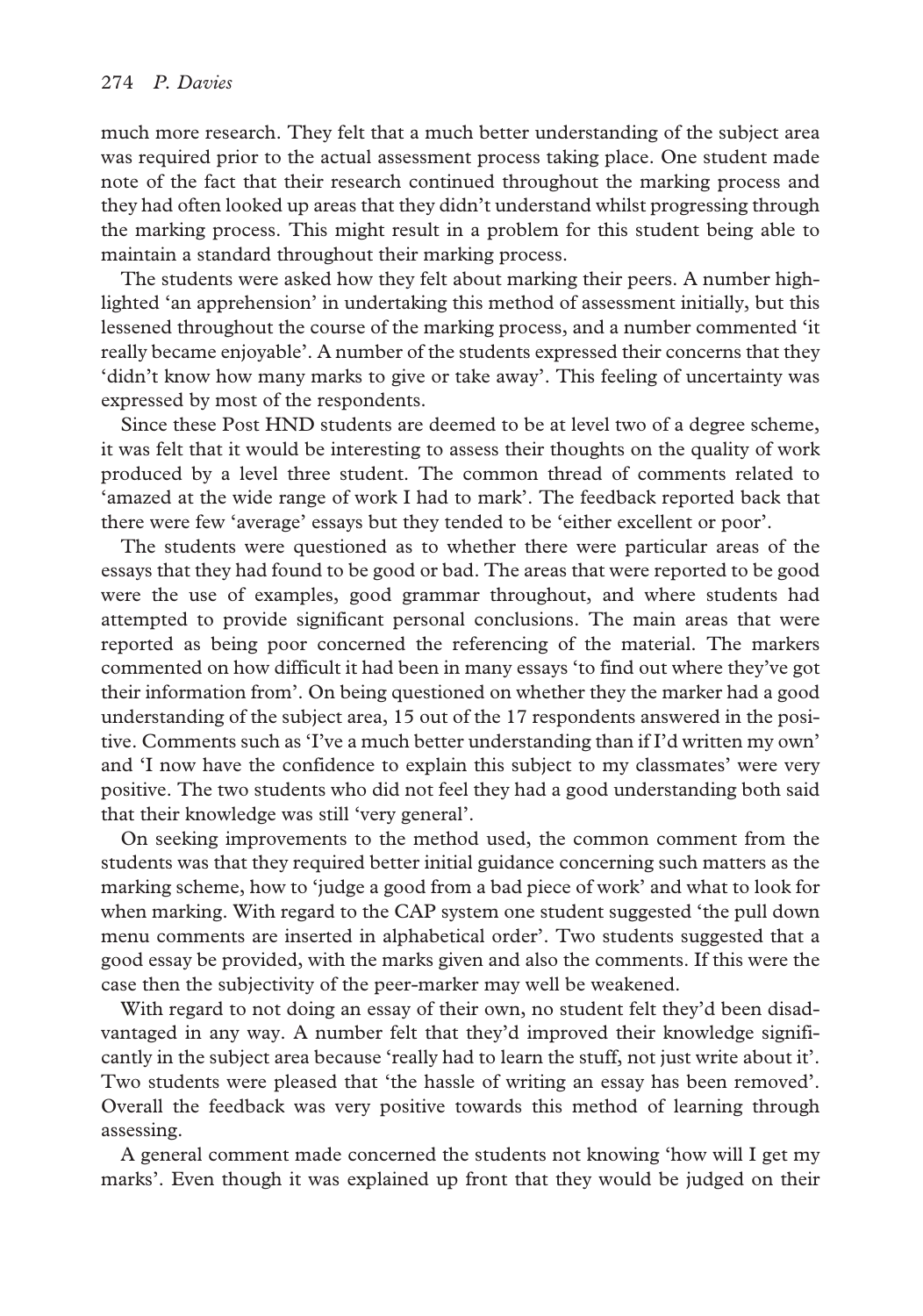consistency of feedback and marking, the visualisation of what was considered 'good' and 'bad' was difficult for the students to judge.

A fact that has been noted in the past as a possible negative against peer-assessment is the problem of students not knowing or following the university rules associated with the identification of plagiarism. This is identified in the following 'quite a lot of copy and pasting (plagiarism), but it was referenced'?

#### **Conclusions**

This study aimed to assess whether students could be judged on their knowledge in a particular subject area by marking rather than creating an essay. The results indicate that this is possible and that student feedback is positive.

From the analysis of the results it has been noticeable that not all students perform at the same level in the various assessment types undertaken (though the average shows good mapping). This indicates that it is important to assess via a variety of methods to ensure students are assessed fairly.

Removing the ability to include free-text responses within the peer-assessment process removes the need for employing the Markup utility, and hence speeds up the provision of awarding a 'mark for marking'. However, from student feedback and the tutor's analysis of the feedback, there is an indication that the inclusion of free-text responses as well as the menu-driven system encourages students to include emphasis and further subjectivity within their comments. It has also been noted that the interpretation of a comment may differ from student to student. On the menu-driven system the comment 'Overall a fair report' might be deemed to be a negative comment and this interpretation problem is currently being researched, students are now able to develop an augmented database to include their own comments as well as the standard comments. Each comment is given a weighting by the student thus producing a greater degree of subjective based feedback. The results from this research will be reported upon in the future.

One of the main advantages of this form of assessment is the elimination of plagiarism. The students are not able to copy material off the web (as they do not produce their own essays) and can not copy off their peers in the marking process as the essays are randomly selected. An interesting question arises is what procedures should be undertaken if a student in peer-marking identifies plagiarism within a student's essay, when that student may have already been awarded their qualification. From the essays produced and presentations of Post HND students, the author noted that the students lacked the level of skills of expression and referencing that would be expected of a level three student. These skills may well be collected via further experience at a higher level of study and augmented through the duration of this Post HND year of study. If the NIA students had been required to have written an essay themselves in this area of study they may well have received a lower grade. Would this have been a fair reflection on their knowledge in the subject area?

In producing the mappings in Table 5, it is noted that the linear scale 0–5 is used to represent a student's achievement in a particular item of assessment. This is based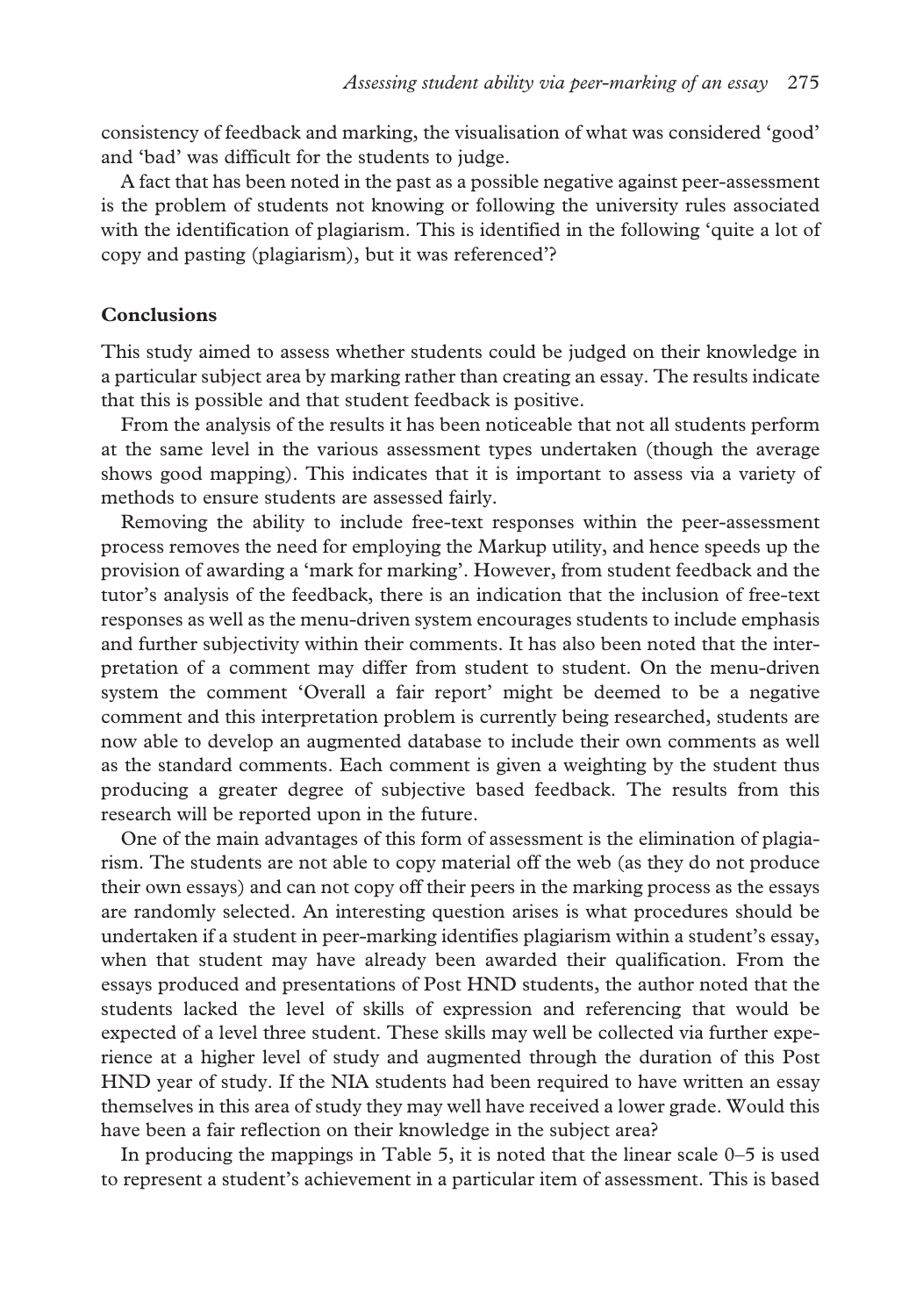upon expectations based upon previous student cohorts. It is questionable whether these mappings could be used across all modules, years, courses, etc. Also from the author's experience it has been noted that different ethnic backgrounds have varying expectations, e.g. a student from one culture may consider 80% poor, whilst another might considered this good.

What this study has shown is the knowledge acquisition process need not be limited to the development of an essay, but can be enhanced via peer assessment. This study highlights the need for a compensated grade. This is illustrated by the example of the original marking and commenting for one DSandEN student, who was awarded a mark for their own work of 71%, but who consistently under-marked by an average of 2% per essay. However, on looking at his commenting, noting the feedback index scales shown previously of −5 to +9, his average under-commenting was −5.16. This means that just looking at his comments would have a very negative response. If their essay was only to be judged on a numeric representation of the commenting then possibly a good essay would receive a very low mark. For these methods of peerassessment to be utilized then it is clear that the need for the computerisation of the processes is essential for management purposes.

To summarize this study has produced positive results, both statistically and from student feedback. The results do support the fact that the 'brighter' students achieve more by utilizing their higher order skills. The method of assessment reported is capable of augmenting the assessment process, however the author would not make any claims concerning replacing the need for student essay production completely within a course of study. A final question that arises from this study is at what stage of the educational process or at what age group could this method of assessment be deemed acceptable? This is an area that will provide future work before any assumptions may be formulated.

# **References**

- Bhalerao, A. & Ward, A. (2001) Towards electronically assisted peer assessment: a case study, *ALT-J,* 9(1), 26–37.
- Bloom, B. (1956) *A taxonomy of educational objectives: handbook of cognitive domain* (New York, McKay).
- Bostock, S. (2001) Peer assessment: principles, a case, and computer support, paper presented at the *LTSN-ICS workshop in Computer Assisted Assessment,* Warwick University, 5–6 April. Available online at: http://www.keele.ac.uk/depts/cd/Stephen\_Bostock/docs/ltsnicsapril 2001.pdf.
- Boud, D., Cohen, R. & Sampson, J. (1999) Peer learning and assessment, *Assessment and Evaluation in Higher Education,* 24(4), 413–426.
- Collis, B., De Boer, W. & Slotman, K. (2001) Feedback for web-based assignments, *Journal of Computer Assisted Learning,* 17, 306–313.
- Davies, P. (2000) Computerized peer assessment, *Innovations in Education and Training International,* 37(4), 346–355.
- Davies, P. (2002a) Using student reflective self-assessment for awarding degree classifications, *Innovations in Education and Teaching International,* 39(4), 307–319.
- Davies, P. (2002b) There's no confidence in multiple choice testing, in: M. Danson & C. Eabry (Eds) *Proceedings of the 6th Annual CAA Conference,* Loughborough, July, 119–130.